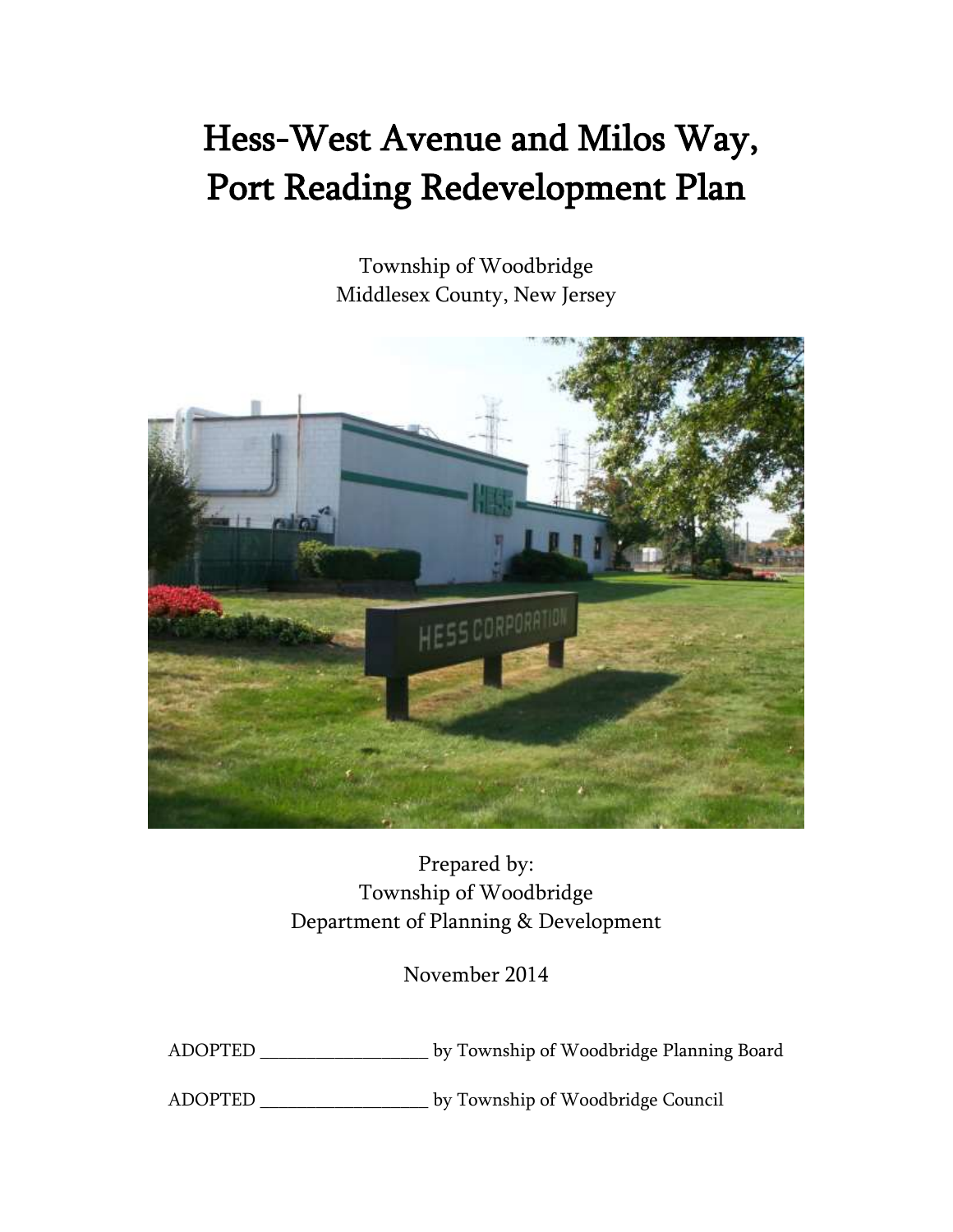# Hess-West Avenue and Milos Way, Port Reading Redevelopment Plan:

Township of Woodbridge

Prepared by Woodbridge Township Department of Planning & Development

> Marta E. Lefsky, A.I.C.P., P.P. License No. 05177

\_\_\_\_\_\_\_\_\_\_\_\_\_\_\_\_\_\_\_\_\_\_\_\_\_\_\_\_\_\_\_

Eric Griffith, A.I.C.P., P.P. License No. 33LI00622200

\_\_\_\_\_\_\_\_\_\_\_\_\_\_\_\_\_\_\_\_\_\_\_\_\_\_\_\_\_\_

Chris Kesici, A.I.C.P., P.P. License No. 33LI00618600

\_\_\_\_\_\_\_\_\_\_\_\_\_\_\_\_\_\_\_\_\_\_\_\_\_\_\_\_\_\_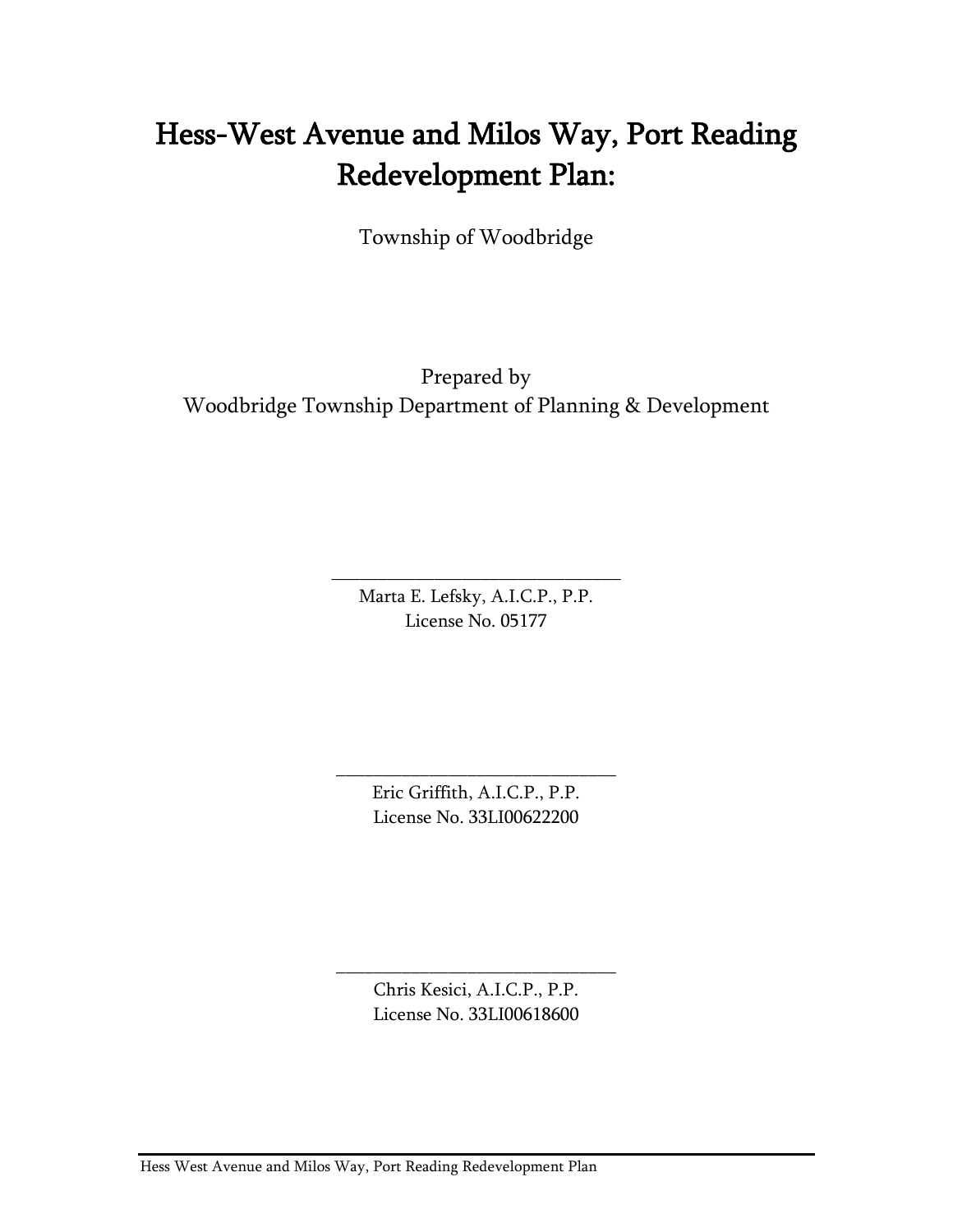# Table of Contents

| II. HESS WEST AVEUE AND MILOS WAY, PORT READING REDEVELOPMENT |  |
|---------------------------------------------------------------|--|
|                                                               |  |
| HESS WEST AVENUE AND MILOS WAY, PORT READING REDEVELOPMENT    |  |
|                                                               |  |
|                                                               |  |
|                                                               |  |
|                                                               |  |
|                                                               |  |
| III. RELATIONSHIP OF PLAN TO THE TOWNSHIP LAND USE AND        |  |
| DEVELOPMENT ORDINANCE (APPLICATION & PROCESS)  23             |  |
| IV. HESS REDEVELOPMENT PLAN RELATIONSHIP WITH OTHER PLANS 25  |  |
|                                                               |  |
|                                                               |  |
|                                                               |  |

# Table of Figures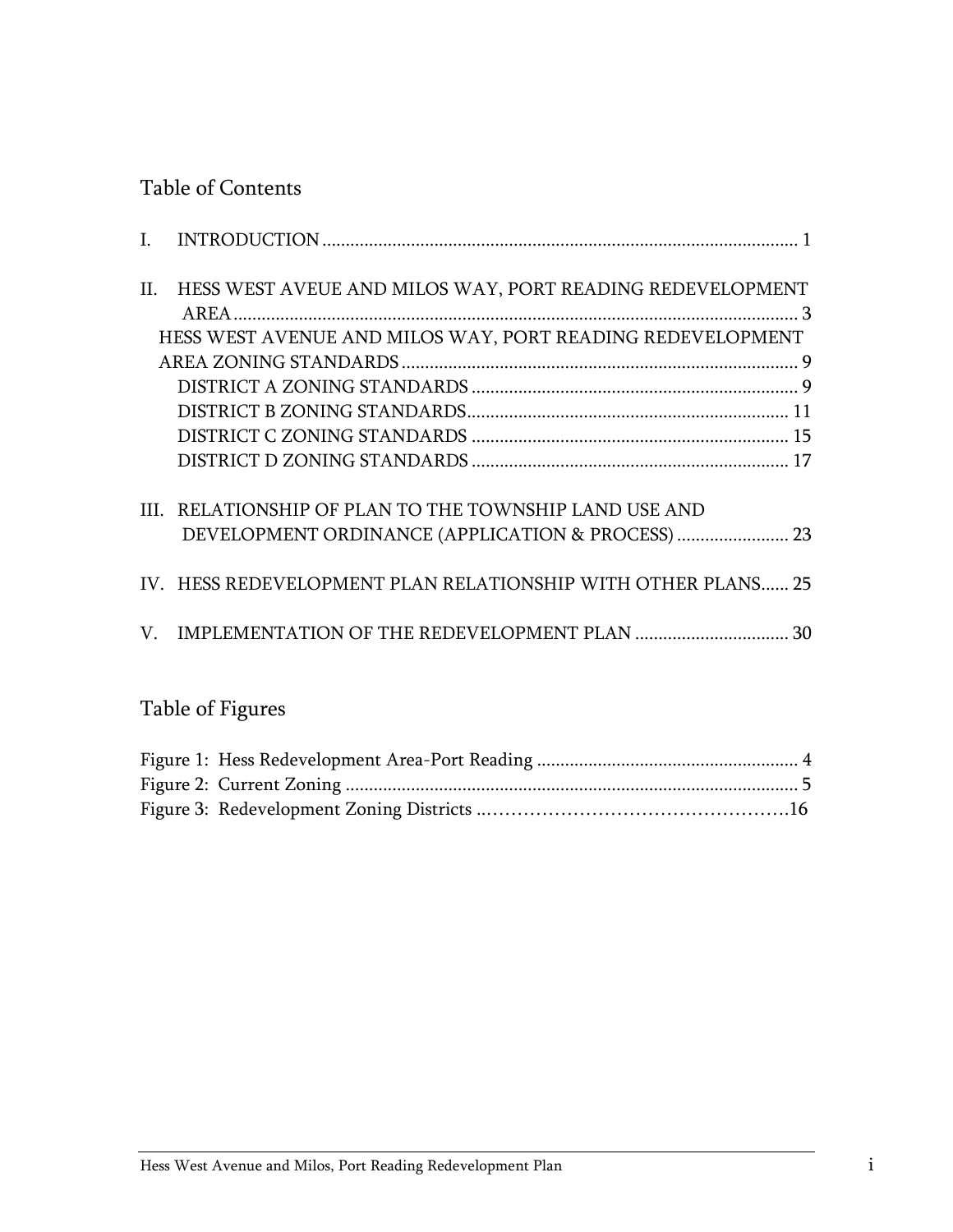# <span id="page-3-0"></span>I. INTRODUCTION

This Redevelopment Plan represents an opportunity to ensure improvement of Hessowned properties in the Port Reading section of Woodbridge Township that have been determined to be an area in need of redevelopment. This plan will foster the transformation of properties into a mix of productive uses at the Hess West Avenue and Milos Way area. This Redevelopment Area should be highly desirable locations for people to live, work, and play.

The redevelopment of these properties presents unique challenges. In response to the physical and economic conditions in this area, the Township Council requested that the Planning Board evaluate the properties near the intersection of West Avenue and Milos Way as a "non-condemnation area in need of redevelopment" on October 7, 2014. The Council concluded that the two areas did meet the criteria to be designated as a "noncondemnation area in need of redevelopment" on November 10, 2014.

# STATUTORY REQUIREMENTS

According to the Local Redevelopment and Housing Law (N.J.S.A. 40:A 12A-1, et. seq.) the Redevelopment Plan shall include an outline for the planning, development, redevelopment or rehabilitation of the project area sufficient to indicate:

- Its relationship to definitive local objectives as to appropriate land uses, density of population and improved traffic and public transportation, public utilities, recreational and community facilities and other public improvements;
- Proposed land uses and building requirements in the project area;
- Adequate provision for the temporary and permanent relocation as necessary of residents in the project area, including an estimate of the extent to which decent, safe, and sanitary dwelling units, affordable to displaced residents will be available in the existing local housing market;
- An identification of any property within the Redevelopment Area proposed to be acquired in accordance with Redevelopment Plan;

\_\_\_\_\_\_\_\_\_\_\_\_\_\_\_\_\_\_\_\_\_\_\_\_\_\_\_\_\_\_\_\_\_\_\_\_\_\_\_\_\_\_\_\_\_\_\_\_\_\_\_\_\_\_\_\_\_\_\_\_\_\_\_\_\_\_

Any significant relationship of the Redevelopment Plans to:

A) The Master Plans of contiguous municipalities;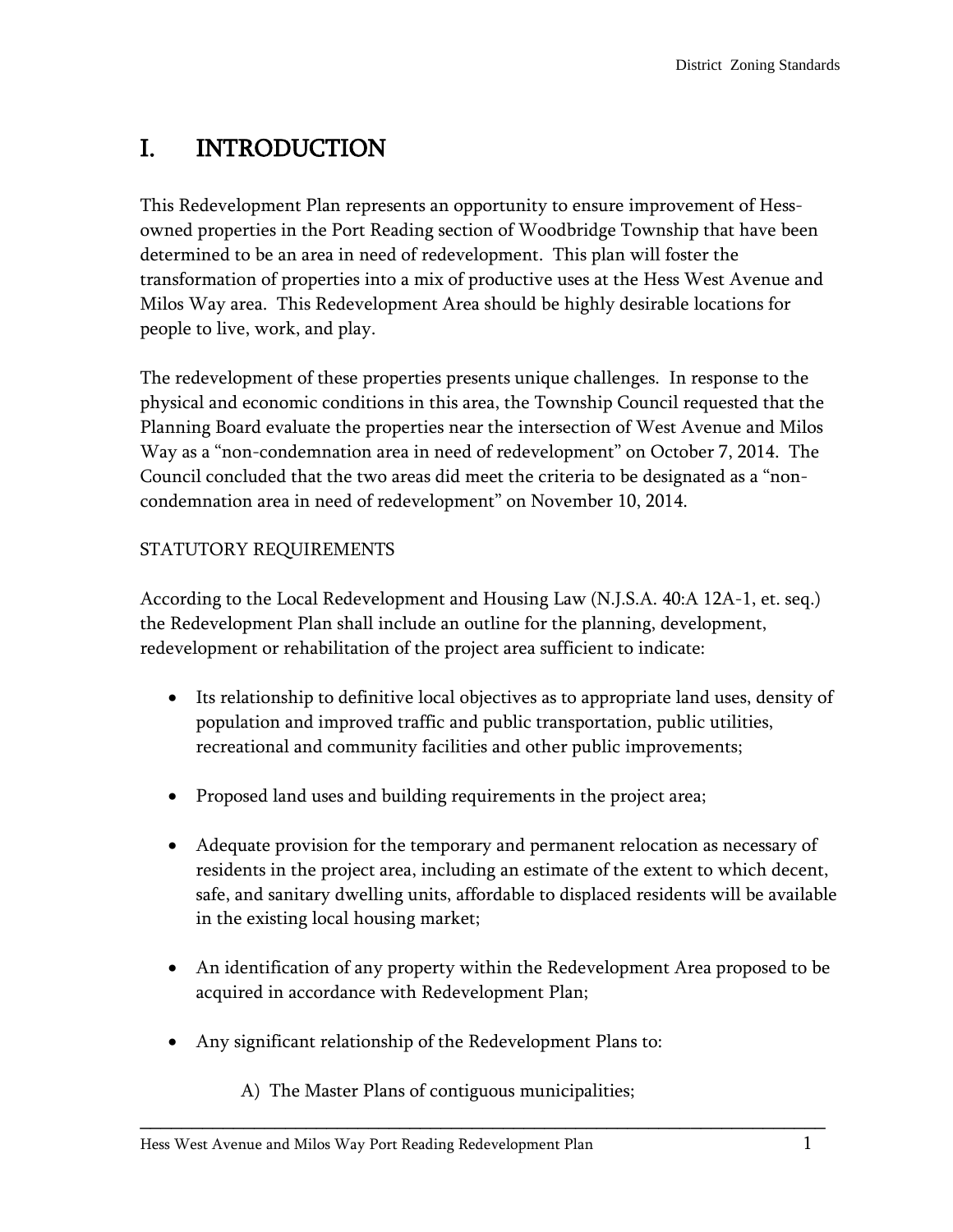B) The Master Plan of the County in which the municipality is located; and;

C) The State Development and Redevelopment Plans adopted pursuant to the "State Planning Act."

#### AFFORDABLE HOUSING

Any construction of new housing units presents an opportunity to contribute to the Township's affordable housing stock in accordance with the relevant case law, statutes, and affordable housing regulation in effect at the time of an approval for development of the property.

#### PLANNING CONTEXT

The Township of Woodbridge is 24.2 square miles in size and has a population of approximately 100,000 people. Located in northeastern Middlesex County, Woodbridge is known for is its central location in the state and accessibility from numerous state highways, including the Garden State Parkway and the New Jersey Turnpike. The Township contains 10 sections: Avenel, Colonia, Fords, Hopelawn, Iselin, Keasbey, Menlo Park Terrace, Port Reading, Sewaren and Woodbridge. The Township of Woodbridge is bordered by Clark Township, the City of Rahway, the City of Linden, and Union County to the north; the Borough of Carteret, the Arthur Kill and the City of Perth Amboy to the east; the Raritan River to the south; and Edison Township to the west.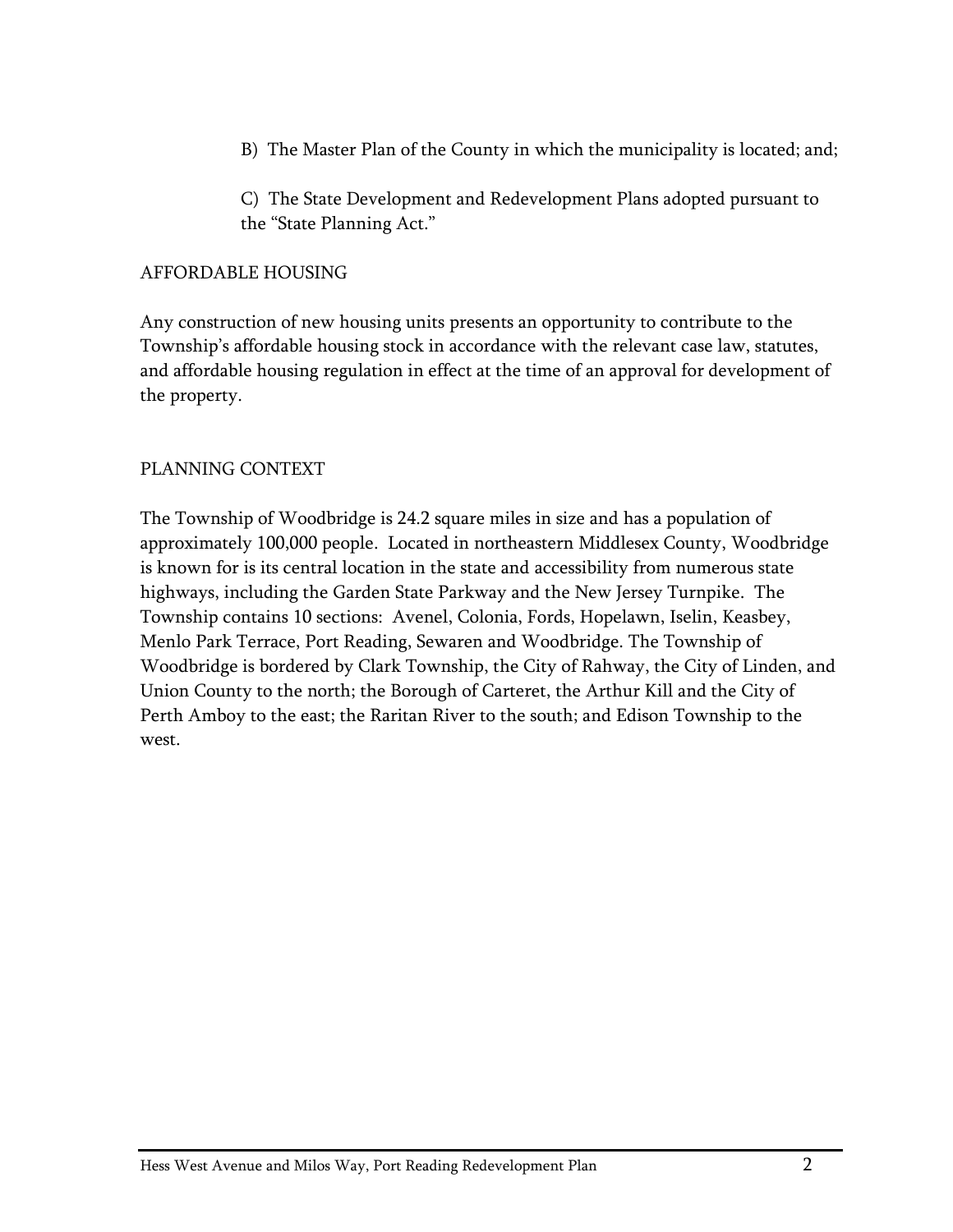# <span id="page-5-0"></span>II. HESS WEST AVEUE AND MILOS WAY, PORT READING REDEVELOPMENT AREA

The Hess West Avenue and Milos Way, Port Reading Redevelopment Area is located at the intersection of West Avenue and Milos Way in the Port Reading section of the Township. Port Reading is generally bound by the Arthur Kill to the south, the Borough of Carteret to the north and east, Iselin, Sewaren and Avenel to the west. The Port Reading section is located in the northeastern portion of the Township and is adjacent to both the Arthur Kill and New Jersey Turnpike, which is a primary reason for the predominance of industrial uses found here.

The Redevelopment Area is located in an area with a mix of existing uses. There are industrial uses and a freight rail line to the east and residential uses to the west and south. There is also a church and park adjacent to the area. The total acreage of the redevelopment area is approximately 10 acres. The following 11 properties comprise the Redevelopment Area.

| <b>Block</b> | Lot  | <b>Address</b>     |
|--------------|------|--------------------|
| 664.01       | 1.01 | West Avenue        |
| 664.03       | 1    | West Avenue        |
| 664.03       | 2.01 | 881 West Avenue    |
| 664.03       | 2.02 | 911 West Avenue    |
| 664.03       | 4    | 915 West avenue    |
| 665          | 31   | 33 Milos Way       |
| 665          | 32   | 39 Milos Way       |
| 665          | 33   | 864 West Avenue    |
| 665          | 36   | 882 West Avenue    |
| 666          | 24   | West Avenue        |
| 666          | 30   | <b>West Avenue</b> |

<span id="page-5-1"></span>To reflect the diverse land uses surrounding the redevelopment area and to plan for compatible future land uses, the redevelopment area has been divided into four districts: District A, District B, District C, and District D.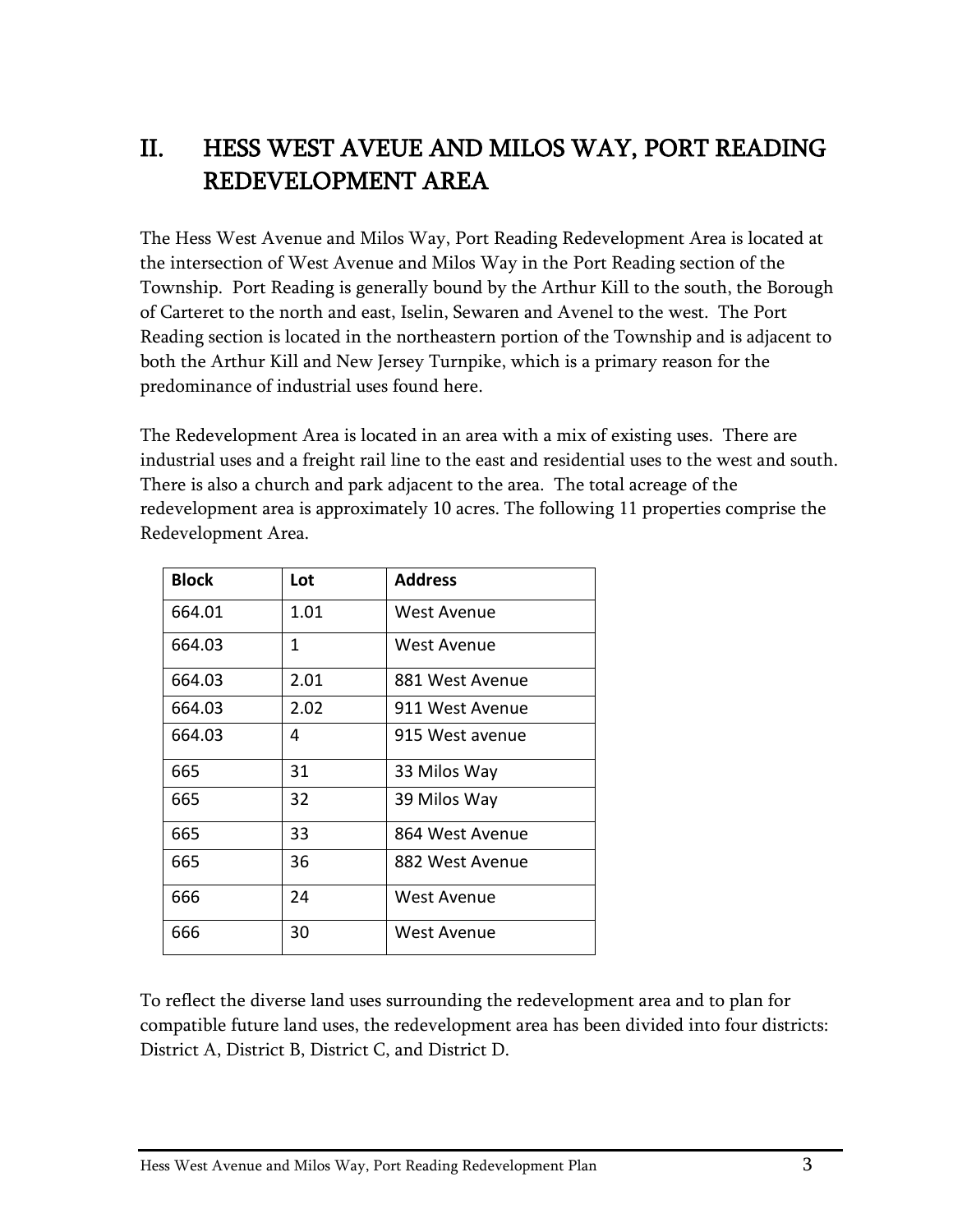

Figure 1: Hess Redevelopment Area-Port Reading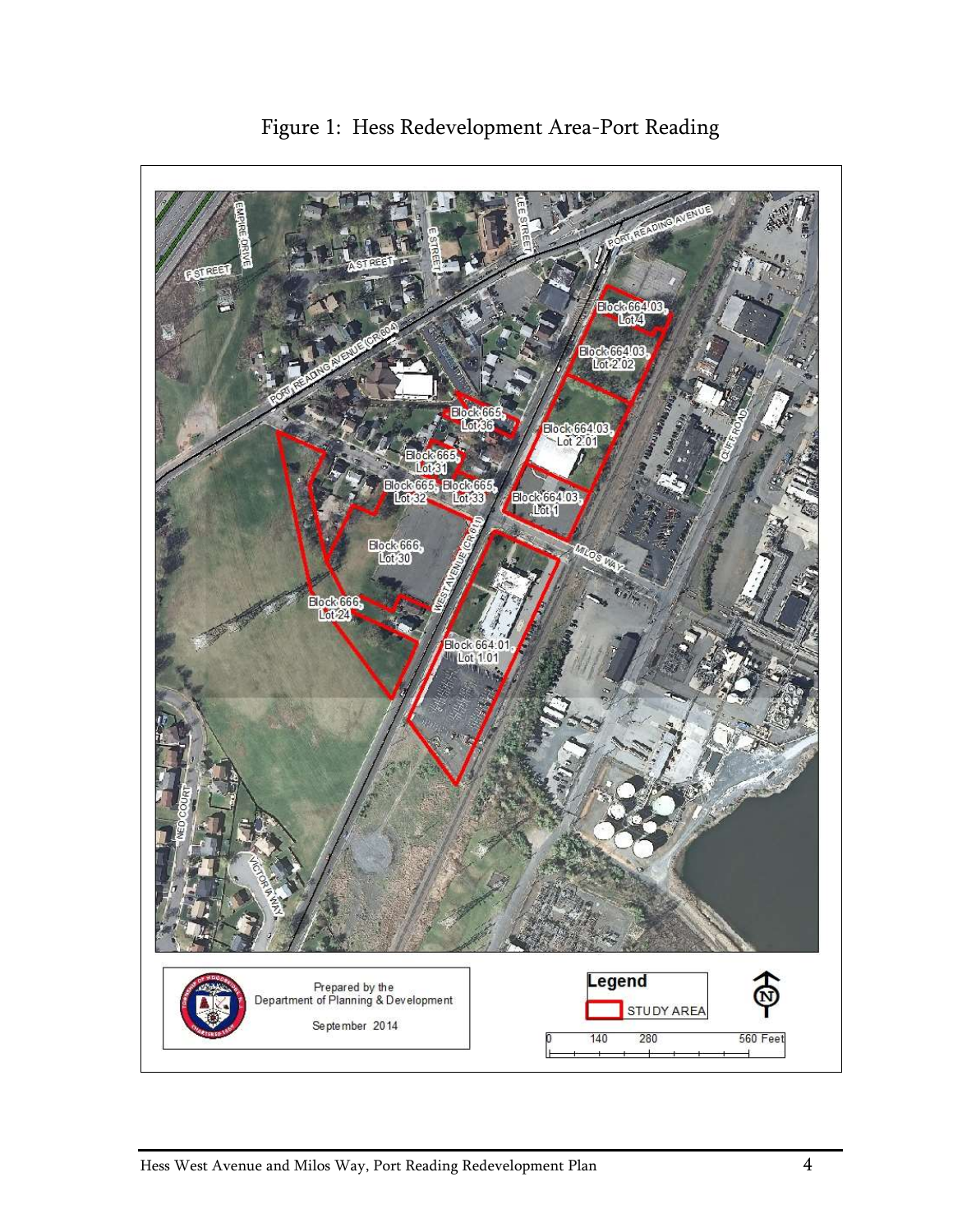<span id="page-7-0"></span>

Figure 2: Current Zoning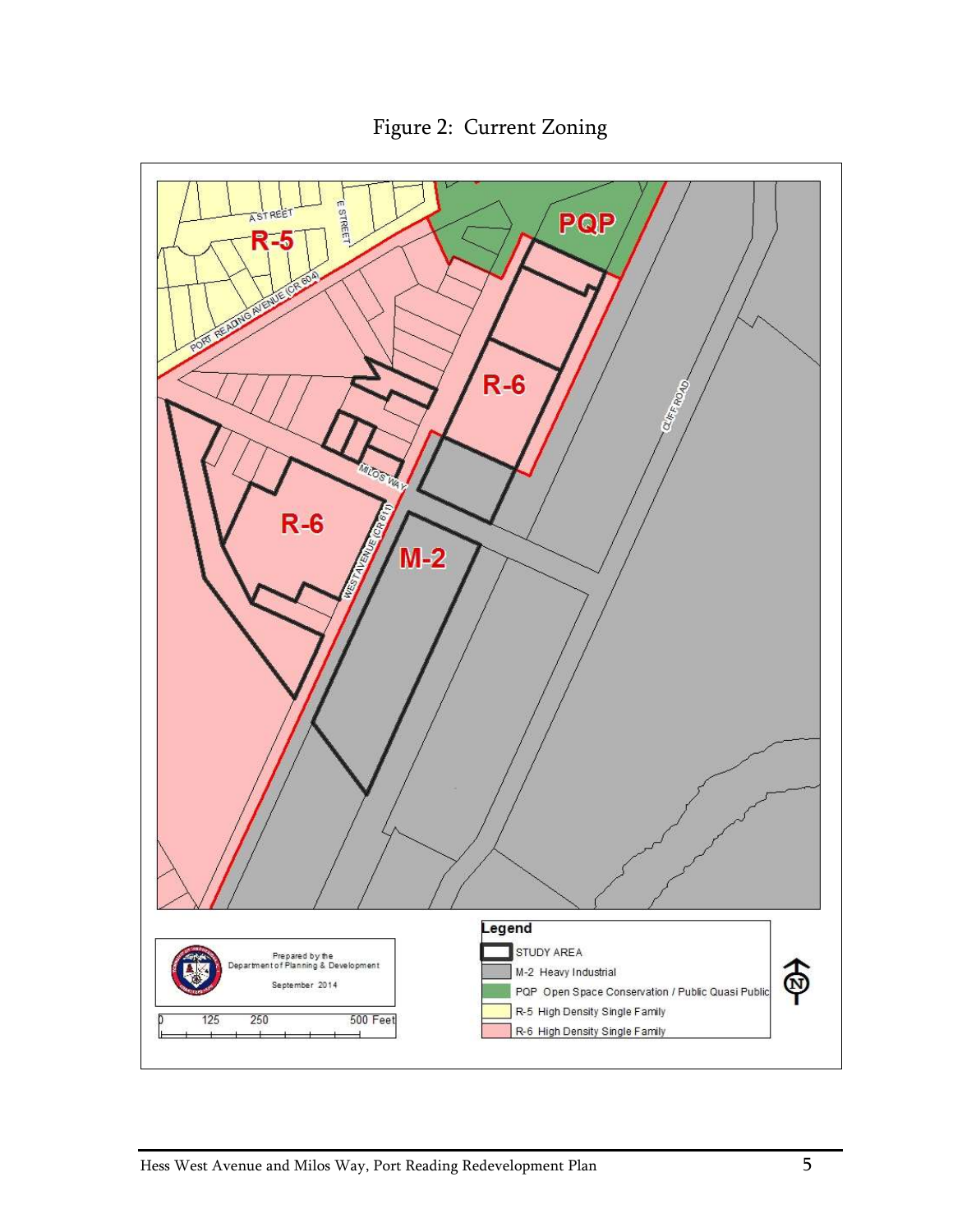![](_page_8_Figure_0.jpeg)

Figure 3: Redevelopment Zoning Districts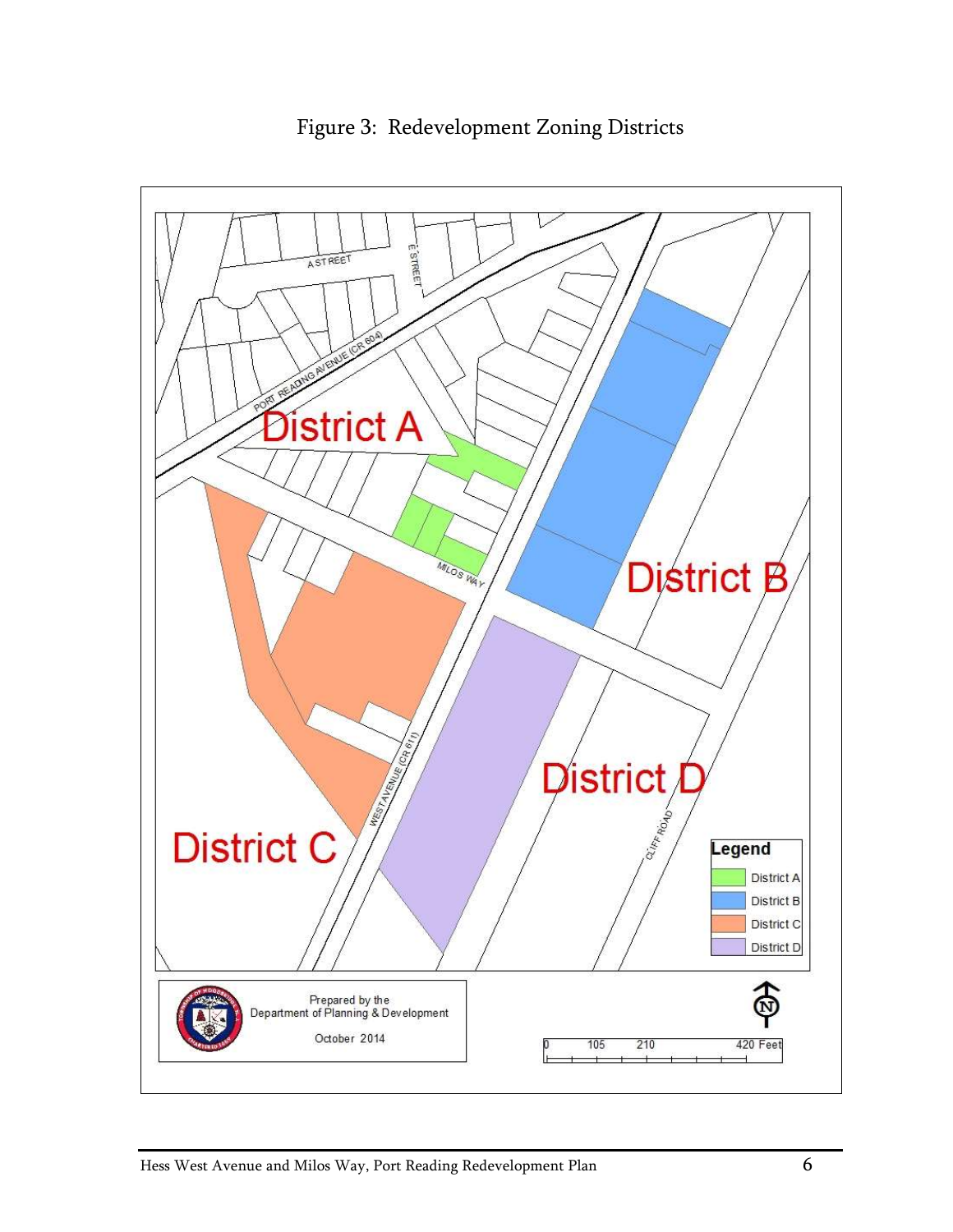# HISTORY OF PORT READING

In 1890, the Reading Railroad established a terminal for shipping coal on the Arthur Kill. A community soon developed around the port and the area became known as "Port Reading." Housing and community facilities, such as St. Anthony's Roman Catholic Church and School # 9, were built for terminal workers and their families.

Port Reading underwent significant redevelopment in the early 1970's as Woodbridge Township implemented "Project Bowtie," an urban renewal project. Project Bowtie resulted in the rehabilitation of 225 housing units; 34 new single family homes; new community facilities, such as a new pool, post office, firehouse, library, parks, and a new School # 9. The project also included many new infrastructure improvements, such as new streets, curbs, and public utilities.

In 2003, the Prologis Corporation purchased a 235-acre brownfield site fronting Port Reading Avenue. The project, known as the Port Reading Business Park, has been approved for five buildings, consisting of over 2.3 million square feet of warehouse space.

#### MASTER PLANNING AND ZONING DESIGNATION HISTORY

The 2009 Township Master Plan recognizes that the current land use for this area as residential and industrial. The current zoning for this area is R-6: High Density Single Family Residential and M-2: Light Industrial. The 1990 Master Plan states that Block 664.03, Lots 1 and 2.02 were vacant. The 1990 Master Plan recommended Public/Quasi-Public zoning for St. Anthony's Church property as well as the former church school and parish hall. The current Master Plan recommends this area continue to be utilized as a High Density Single Family Residential and Light Industrial.

#### PLAN GOALS

The overall goal of this Redevelopment Plan is to address the existing conditions that have negatively impacted the Area and comprehensively upgrade the area for redevelopment. The Township aims to reach the following goals:

- To stimulate economic investment in the Area;
- To promote the effective use of all the Redevelopment Area properties and to increase property tax base;
- To provide for additional housing opportunities to residents;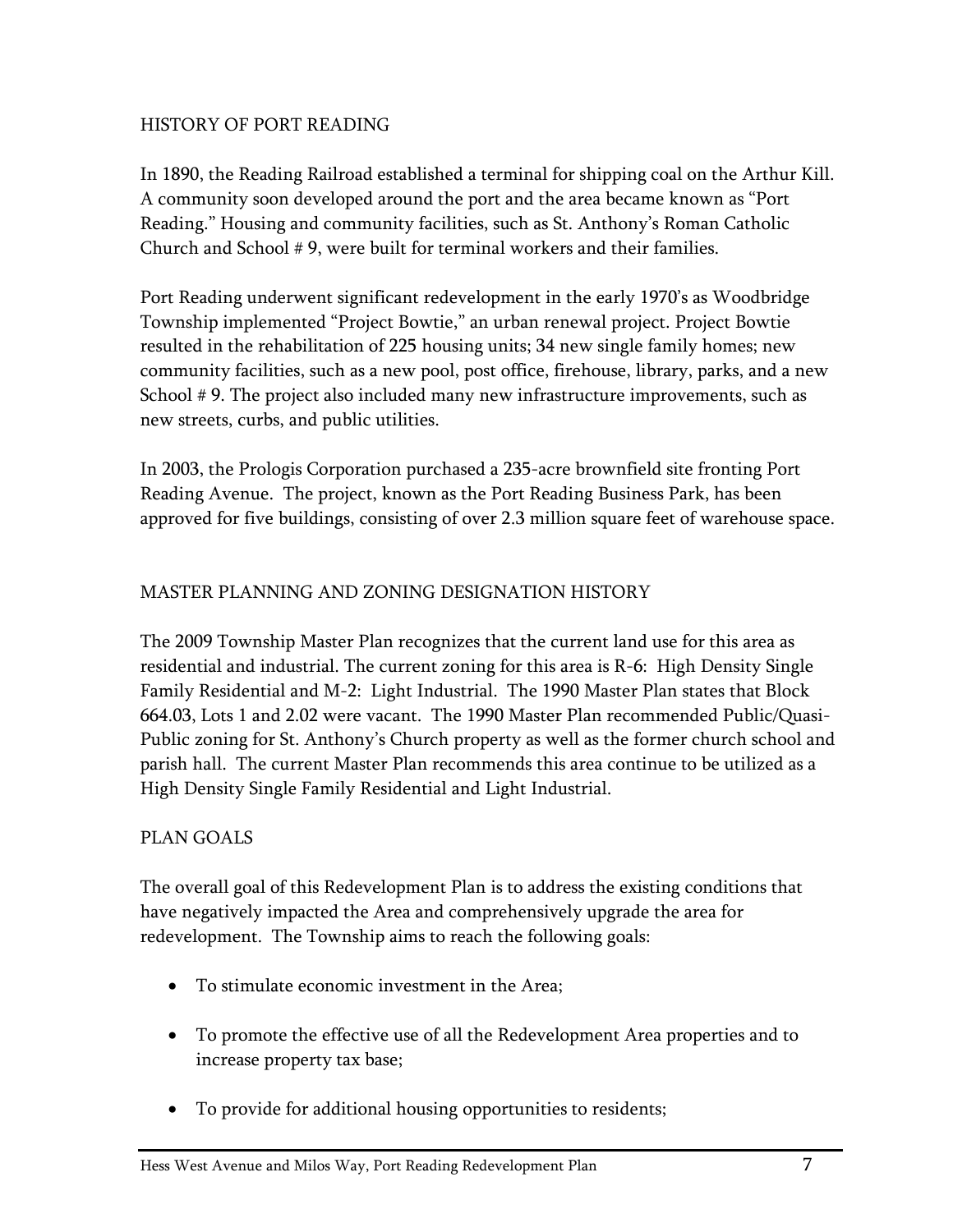- To provide space for community facilities and parks;
- To promote environmental sustainability and the use of energy-efficient buildings;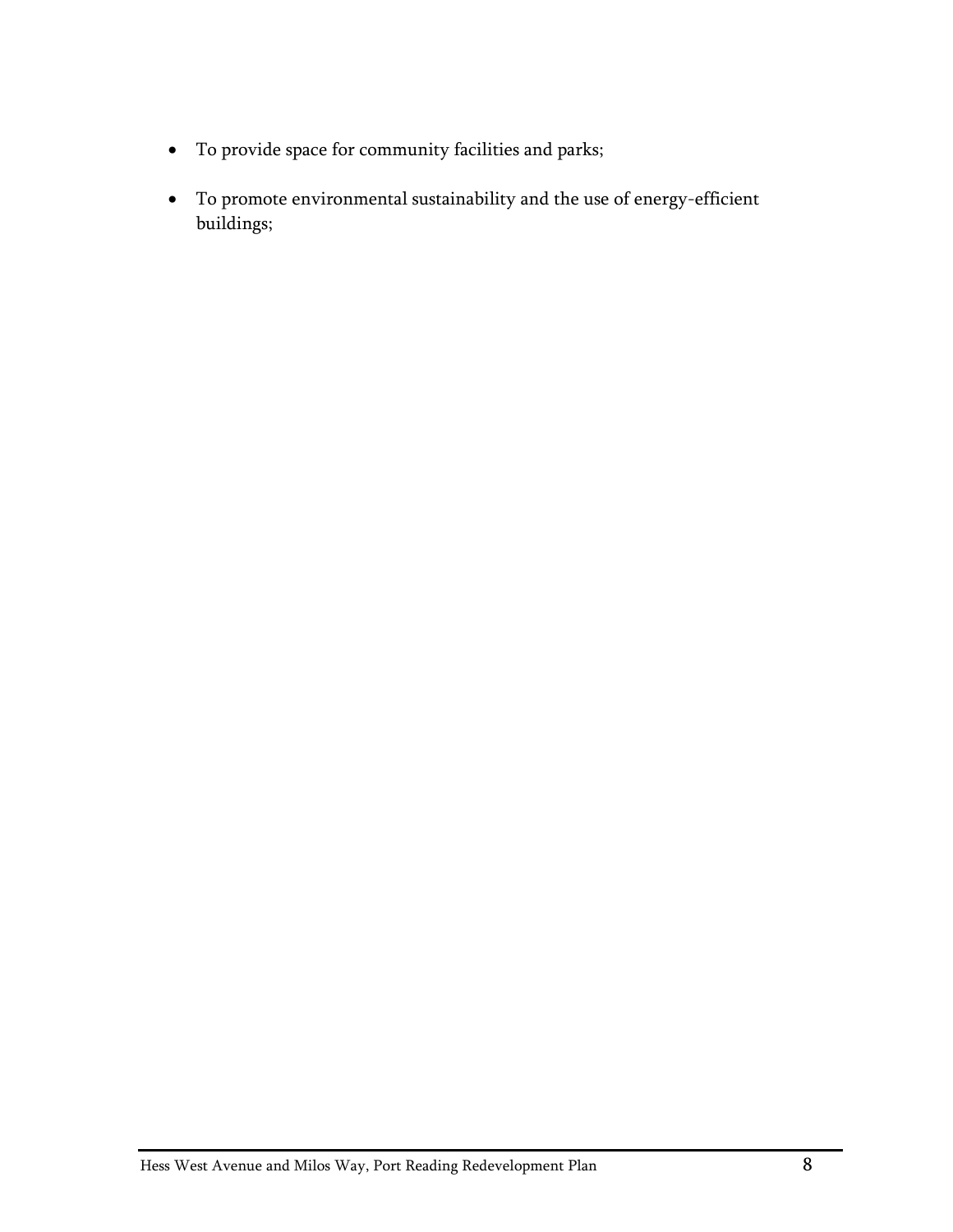# HESS WEST AVENUE AND MILOS WAY, PORT READING REDEVELOPMENT AREA ZONING STANDARDS

The purpose of this Redevelopment Area is to enhance current opportunities for this commercial and residential area; to promote compatible land use development of attractive building groups; and to improve and provide for the efficient and safe traffic flow within.

The Port Reading redevelopment area has been divided into four districts (District A, District B, District C, and District D) to reflect the varied land uses of the surrounding existing development and to plan for compatible future development.

#### DISTRICT A ZONING STANDARDS

District A consists of the properties north of Milos Way and west of West Avenue. The properties are: Block 665, Lots 31, 32, 33, and 36.

#### Permitted Uses:

A building may be erected, altered or used and a lot or premises may be occupied and used for any of the following purposes.

(1) Principal uses.

(a) Detached one-family dwelling as a principal structure.

(b) Home occupations/home office. Home office use, as defined in the Land Use and Development Ordinance of the Township, shall be a permitted accessory uses in residential zone district.

(c) Existing parking lot utilized in conjunction with a house of worship.

(2) Accessory buildings and uses, including:

- (a) Private garages, not to exceed two spaces.
- (b) Buildings for tools and equipment used for maintenance of the grounds, not to exceed 150 square feet in area.
- (c) Swimming pools and tennis courts, but not public swim or tennis clubs.

\_\_\_\_\_\_\_\_\_\_\_\_\_\_\_\_\_\_\_\_\_\_\_\_\_\_\_\_\_\_\_\_\_\_\_\_\_\_\_\_\_\_\_\_\_\_\_\_\_\_\_\_\_\_\_\_\_\_\_\_\_\_\_\_\_\_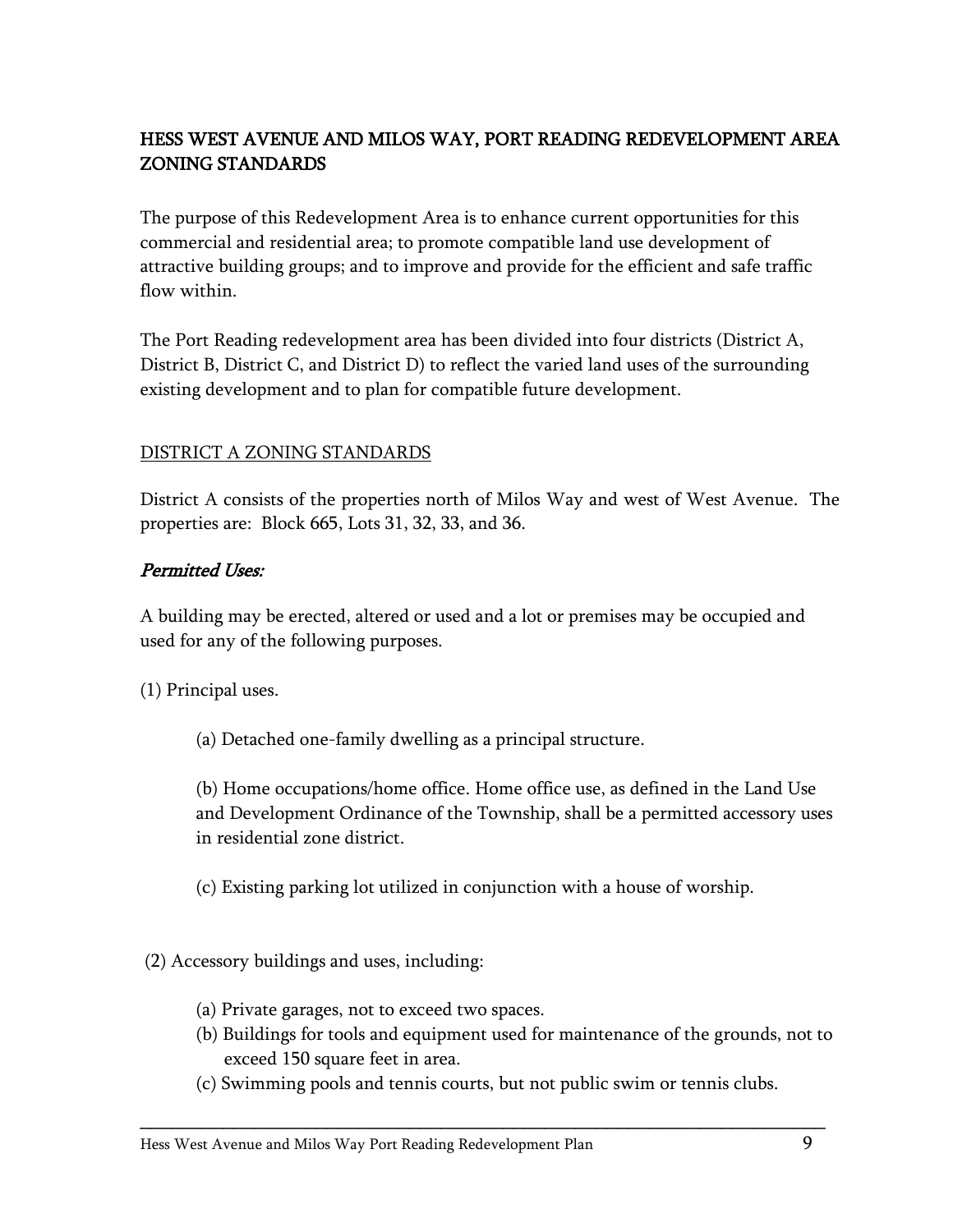- (d) Signs, in accordance with the provisions of the sign section of the Township Land Use and Development Ordinance.
- (e) Fences and hedges, in accordance with the fences and hedges section of the Township Land Use and Development Ordinance.
- (f) Other customary accessory uses and structures which are clearly incidental to the principal structure and use.

# Bulk Standards:

(1) Principal Building:

- [1] Minimum lot size: 5,000 square feet;
- [2] Minimum lot width: 50 feet
- [3] Minimum lot depth: 100 feet
- [4] Minimum front yard setback: 25 feet;
- [5] Minimum each side-yard setback: 5 feet;
- [6] Minimum both side-yard setbacks: 14 feet
- [7] Minimum rear-yard setback: 20 feet;
- [8] Maximum building height: 2 ½ stories or 35 feet;
- [9] Maximum lot coverage: 25%
- [10] Maximum percentage of impervious lot coverage by all buildings and pavement: 40%
- (2) Accessory Buildings and Uses:
	- (a) Accessory buildings for tools and equipment used for maintenance of the grounds which are not attached to the principal building shall not exceed 10 feet in height as measured from the grade to the ridge at the peak of the roof. No side wall of such accessory buildings may exceed eight feet above grade in height. No such shed shall exceed 150 square feet in area. All such accessory buildings shall conform to at least the front setback requirement of the principal building. The minimum side and rear yard setbacks shall be four feet. All other accessory buildings not attached to the principal building shall not exceed 15 feet in height and shall conform to at least the front setback requirement of the principal building. The minimum side and rear yard setbacks shall be four feet.
	- (b) Those swimming pools less than four feet high shall be enclosed by a permanent fence not less than four feet high with a locked gate. Building permits will be required for all swimming pools, above or below ground, with a water surface area of 250 square feet or over.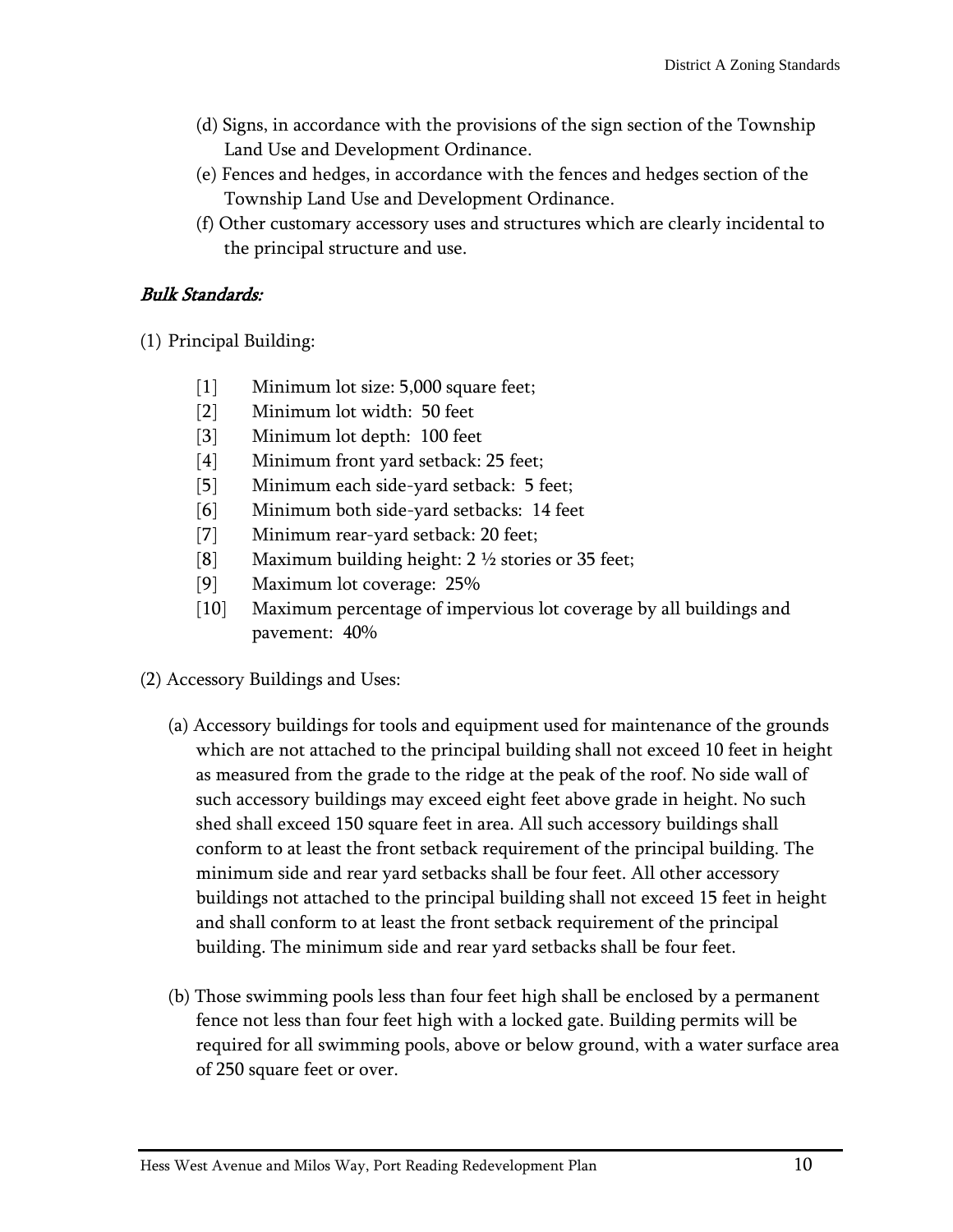- (c) Accessory buildings attached to a principal building shall comply with the setbacks of the principal building.
- (d) No truck or commercial vehicle, licensed to transport more than ¾ ton rated manufacturer's capacity shall be stored or parked on any lot or portion of a lot.

# Additional Standards:

- (1) Off-street parking is required in accordance with the Residential Site Improvement Standards ("RSIS").
- (2) Landscaping is required in accordance with the landscaping section of the Land Use and Development Ordinance.
- (3) Tree Replacement is required in accordance with the tree replacement section of the Land Use and Development Ordinance.

# <span id="page-13-0"></span>DISTRICT B ZONING STANDARDS

District B consists of the properties north of Milos Way and east of West Avenue. This district abuts the existing railroad right of way. The properties in this district are: Block 664.03, Lots 1, 2.01, 2.02, and 4.

# Permitted Uses:

Permitted uses. A building may be erected, altered or used and a lot or premises may be occupied and used for any of the following purposes:

(1) Principal uses.

- (a) Improved open space. Improved open space is intended to provide sites for recreational facilities. Improved open space may include but shall not be limited to landscaped lawn areas, golf courses, walkways, pedestrian bicycle paths, paved terraces and sitting areas and recreational facilities such as playfields, playground, tot lots, swimming pools, sports courts, community centers, and any ancillary roadways or parking.
- (b) Unimproved open space. Unimproved open space is intended to preserve lands in a natural state for recreation and conservation purposes and shall include wetlands, woodlands, wildlife preserves, man-made and natural bodies of water, scenic areas, hedgerows and tree-lines and natural wooded areas. Improvements in unimproved open space shall be limited to the following: woodland trails,

\_\_\_\_\_\_\_\_\_\_\_\_\_\_\_\_\_\_\_\_\_\_\_\_\_\_\_\_\_\_\_\_\_\_\_\_\_\_\_\_\_\_\_\_\_\_\_\_\_\_\_\_\_\_\_\_\_\_\_\_\_\_\_\_\_\_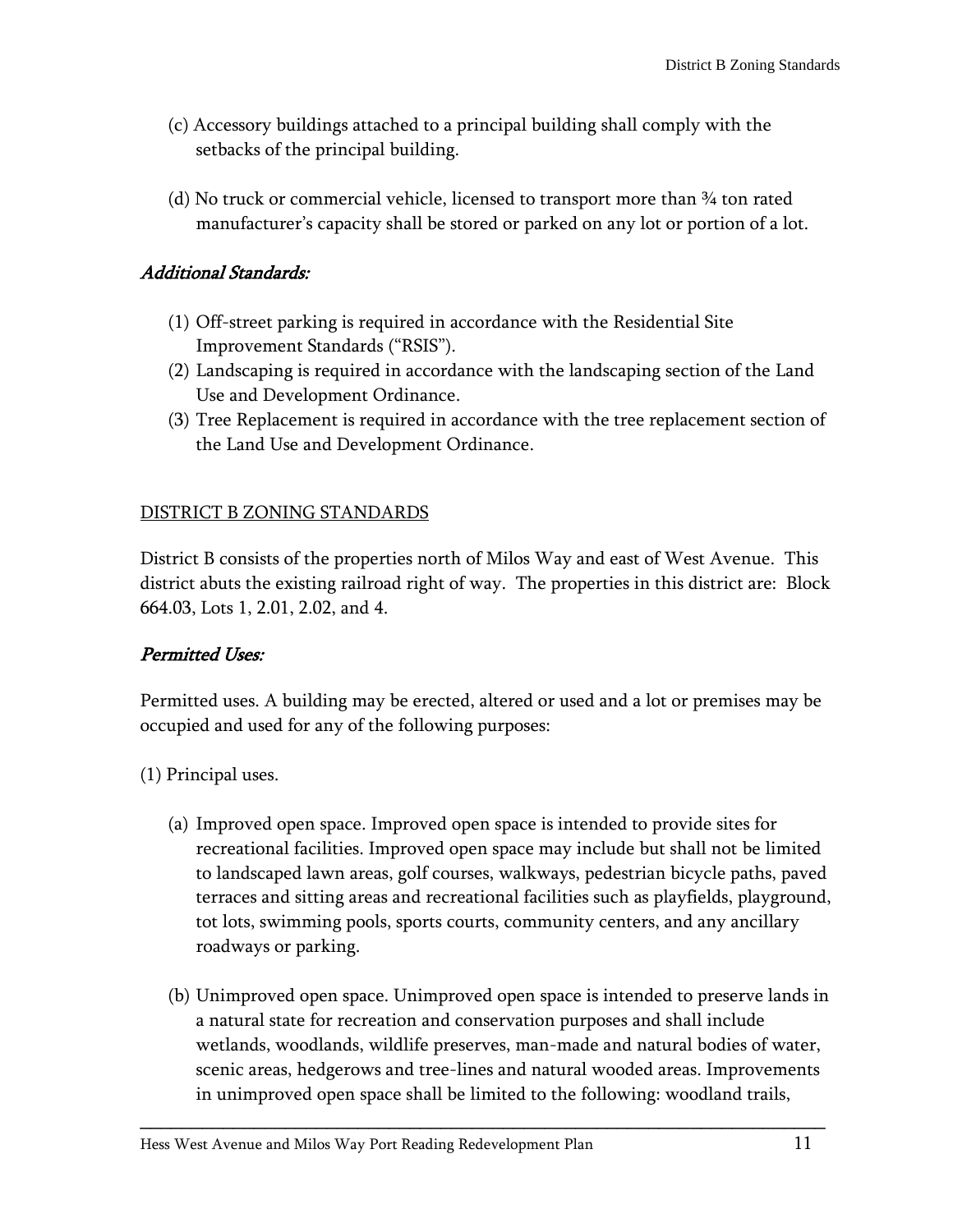footpaths, jogging trails, bridle paths, bicycle paths and nature walks; nurseries for the trees, shrubs, and other plants to be used in the development; roads and ancillary parking for access to unimproved open space sites; lighting; retaining walls; and other features necessary to protect the land or people who will use the unimproved open space.

- (c) Government buildings and services which are related to the health, safety, convenience, and personal welfare of the inhabitants.
- (d) Board of Education buildings and services which are related to the provision of education, and which services an educational need.
- (e) Detached one-family dwelling as a principal structure.
- (2) Accessory buildings and uses, including:
	- (a) Shelters, storage buildings; and
	- (b) Buildings for tools and equipment used for maintenance of the grounds, not to exceed 150 square feet in area.
	- (c) Swimming pools and tennis courts
	- (d) Observation stands.
	- (e) Bleachers.
	- (f) Other customary accessory uses and structures which are clearly incidental to the principal structure and use.
	- (g) Private garages, not to exceed two spaces.
	- (h) Buildings for tools and equipment used for maintenance of the grounds, not to exceed 150 square feet in area.
	- (i) Swimming pools and tennis courts, but not public swim or tennis clubs.
	- (j) Signs, in accordance with the provisions of the sign section of the Township Land Use and Development Ordinance.
	- (k) Fences and hedges, in accordance with the fences and hedges section of the Township Land Use and Development Ordinance.

# Bulk Standards:

Development standards. The development standards for this district shall be in accordance with the following:

- (1) Improved open space.
	- (a) Principal buildings.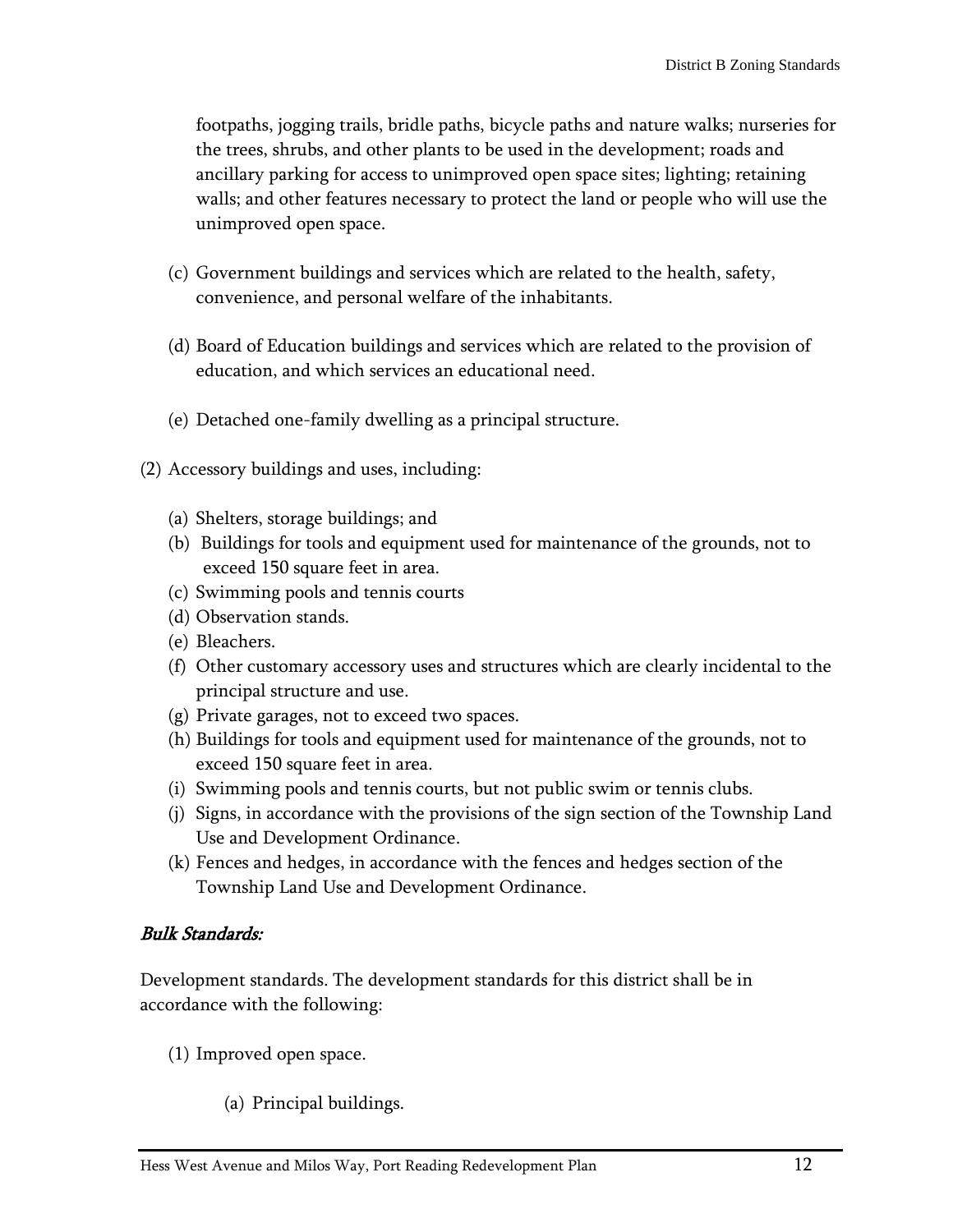- [1] Minimum lot size: 10,000 square feet.
- [2] Minimum lot width: 100 feet.
- [3] Minimum lot depth: 100 feet.
- [4] Minimum front setback (measured from the future street right-ofway): 25 feet or prevailing.
- [5] Minimum each side setback: 10 feet.
- [6] Minimum both sides setback: 20 feet.
- [7] Minimum rear setback: 25 feet.
- [8] Minimum gross floor area: N/A
- [9] Maximum lot coverage: 20%.
- [10] Maximum building height: 1 1/2 stories or 35 feet, whichever is less.
- [11] Maximum floor area ratio: 0.40:1.

[12] Buffer requirement: Minimum 10 feet deep, densely landscaped buffer where abutting residentially used property which is to be designed to provide a visual and sound buffer to the residentially used property and which shall be in addition to the landscaping requirements of the Township Land Use and Development Ordinance.

[13] Provide fencing and screening along the railroad right of way.

(b) Accessory buildings and uses.

[1] Accessory buildings not attached to a principal building shall not exceed 15 feet in height and shall conform to at least the front setback requirement of the principal building.

[2] Those swimming pools less than four feet high shall be enclosed by a permanent fence not less than four feet high with a locked gate. Building permits shall be required for all swimming pools, above or below ground, with a water surface area of 250 square feet or over or as required by the Uniform Construction Code whichever is more stringent.

[3] Accessory buildings attached to a principal building shall comply with the setbacks of the principal building.

(2) Detached one-family dwelling as a principal structure

(a) Principal Building: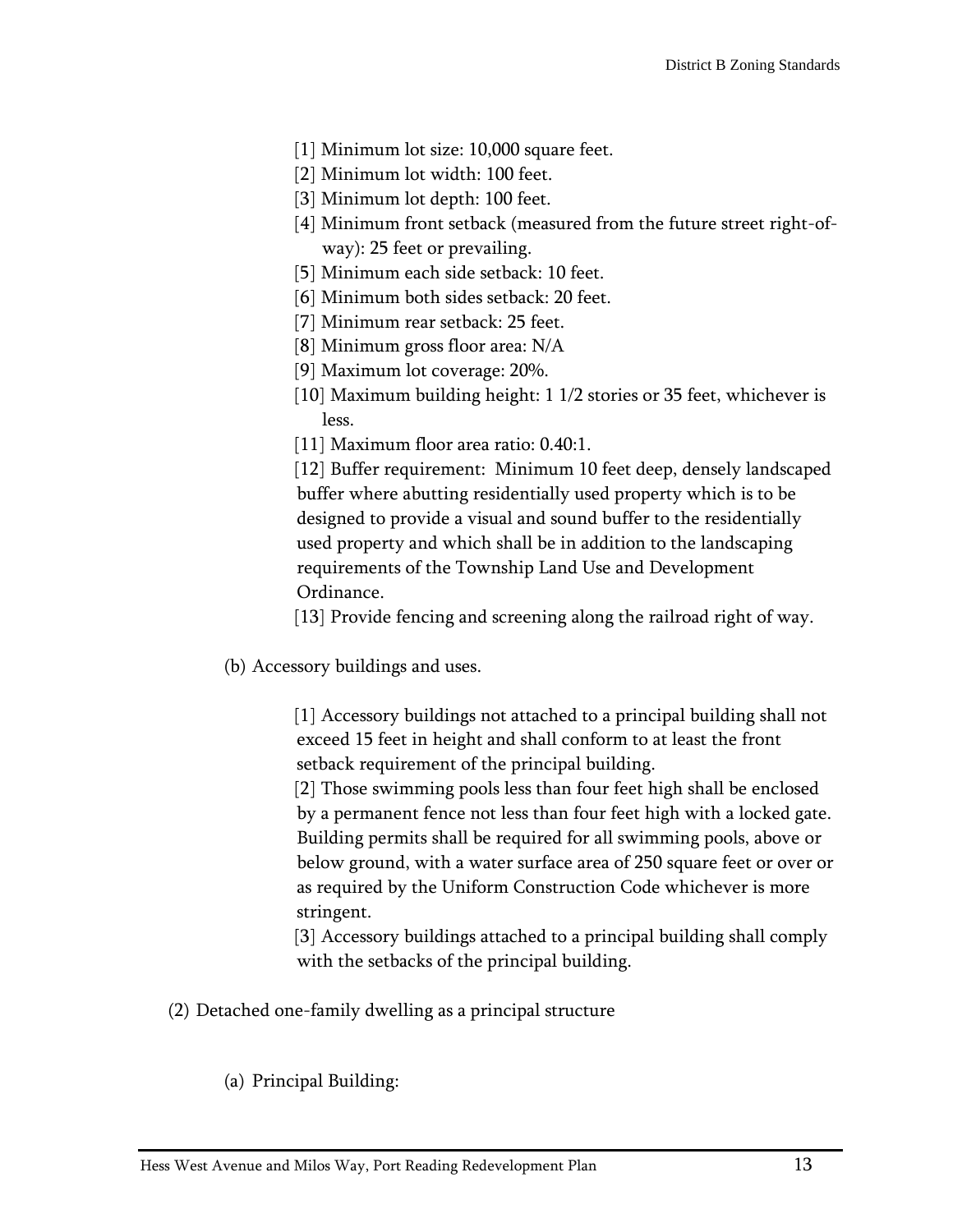- [1] Minimum lot size: 5,000 square feet;
- [2] Minimum lot width: 50 feet
- [3] Minimum lot depth: 100 feet
- [4] Minimum front yard setback: 25 feet;
- [5] Minimum each side-yard setback: 5 feet;
- [6] Minimum both side-yard setbacks: 14 feet
- [7] Minimum rear-yard setback: 20 feet;
- [8] Maximum building height: 2 ½ stories or 35 feet;
- [9] Maximum lot coverage: 25%
- [10] Maximum percentage of impervious lot coverage by all buildings and pavement: 40%
- (2) Accessory Buildings and Uses:
	- (a) Accessory buildings for tools and equipment used for maintenance of the grounds which are not attached to the principal building shall not exceed 10 feet in height as measured from the grade to the ridge at the peak of the roof. No side wall of such accessory buildings may exceed eight feet above grade in height. No such shed shall exceed 150 square feet in area. All such accessory buildings shall conform to at least the front setback requirement of the principal building. The minimum side and rear yard setbacks shall be four feet. All other accessory buildings not attached to the principal building shall not exceed 15 feet in height and shall conform to at least the front setback requirement of the principal building. The minimum side and rear yard setbacks shall be four feet.
	- (b) Those swimming pools less than four feet high shall be enclosed by a permanent fence not less than four feet high with a locked gate. Building permits will be required for all swimming pools, above or below ground, with a water surface area of 250 square feet or over.
	- (c) Accessory buildings attached to a principal building shall comply with the setbacks of the principal building.
	- (d) No truck or commercial vehicle, licensed to transport more than ¾ ton rated manufacturer's capacity shall be stored or parked on any lot or portion of a lot.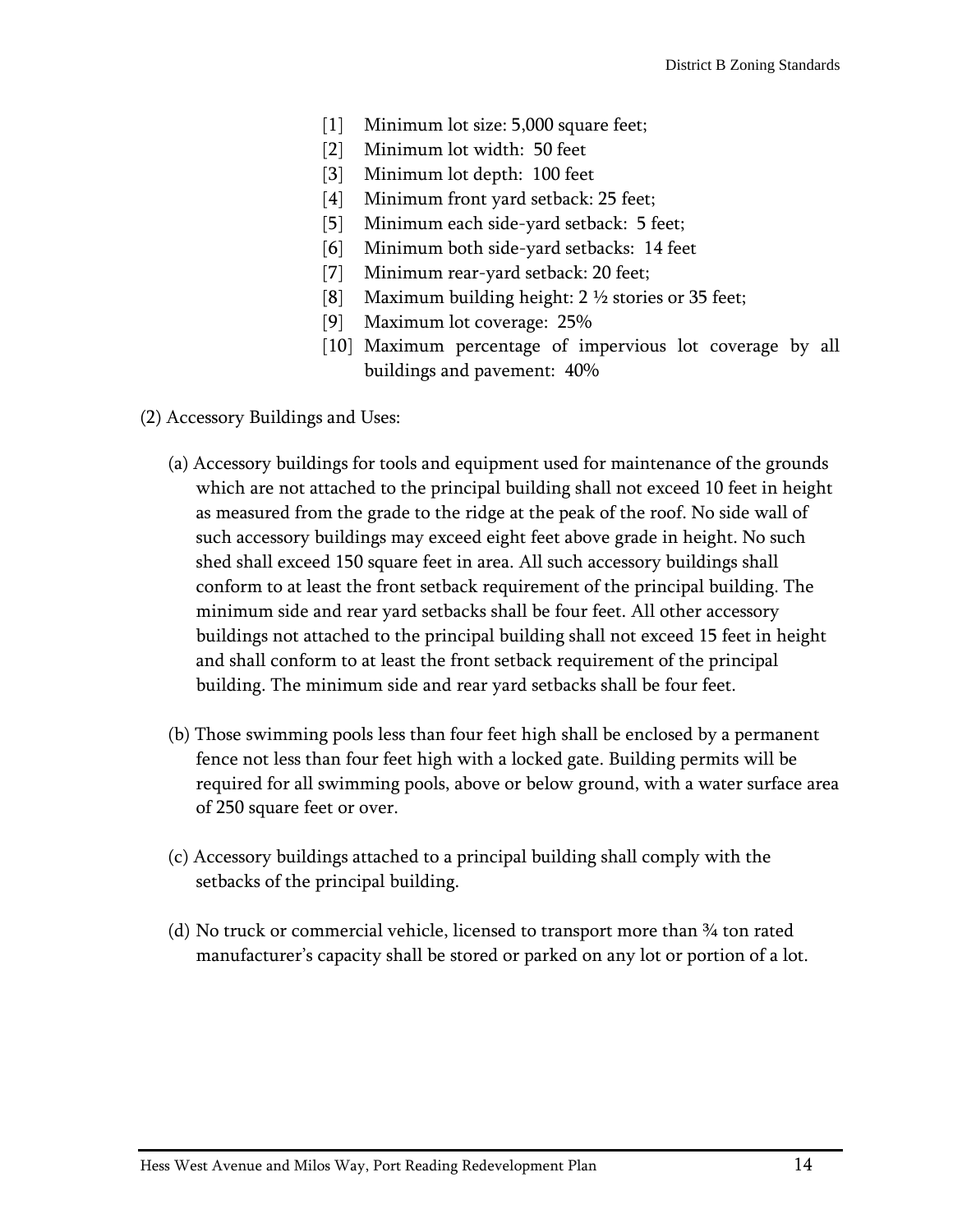Other provisions and requirements.

- (1) Off-street parking as provided in the Township Land Use and Development Ordinance in the case of non-residential and shall be in accordance with RSIS for residential.
- (2) Landscaping as provided in the Township Land Use and Development Ordinance.
- <span id="page-17-0"></span>(3) Tree Replacement is required in accordance with the tree replacement section of the Land Use and Development Ordinance.

#### DISTRICT C ZONING STANDARDS

District C consists of the properties south of Milos Way and west of West Avenue. The properties in this district are: Block 666, Lots 24 and 30.

# Permitted Uses:

Principal uses:

- (a) Multi-family dwelling with no more than 24 dwelling units in one structure as a principal structure.
- (b) Single-family attached dwellings with not less than five or more than eight dwelling units side by side in one principal structure. Each unit must be situated on its own lot.

Accessory buildings and uses, including:

- (a) Private garages, not to exceed two spaces.
- (b) Buildings for tools and equipment used for maintenance of the grounds, not to exceed 150 square feet in area.
- (c) Swimming pools and tennis courts, but not public swim or tennis clubs.
- (d) Signs, in accordance with the of the Township's Land Use and Development Ordinance.
- (e) Fences and hedges, in accordance with the Land Use and Development Ordinance.

\_\_\_\_\_\_\_\_\_\_\_\_\_\_\_\_\_\_\_\_\_\_\_\_\_\_\_\_\_\_\_\_\_\_\_\_\_\_\_\_\_\_\_\_\_\_\_\_\_\_\_\_\_\_\_\_\_\_\_\_\_\_\_\_\_\_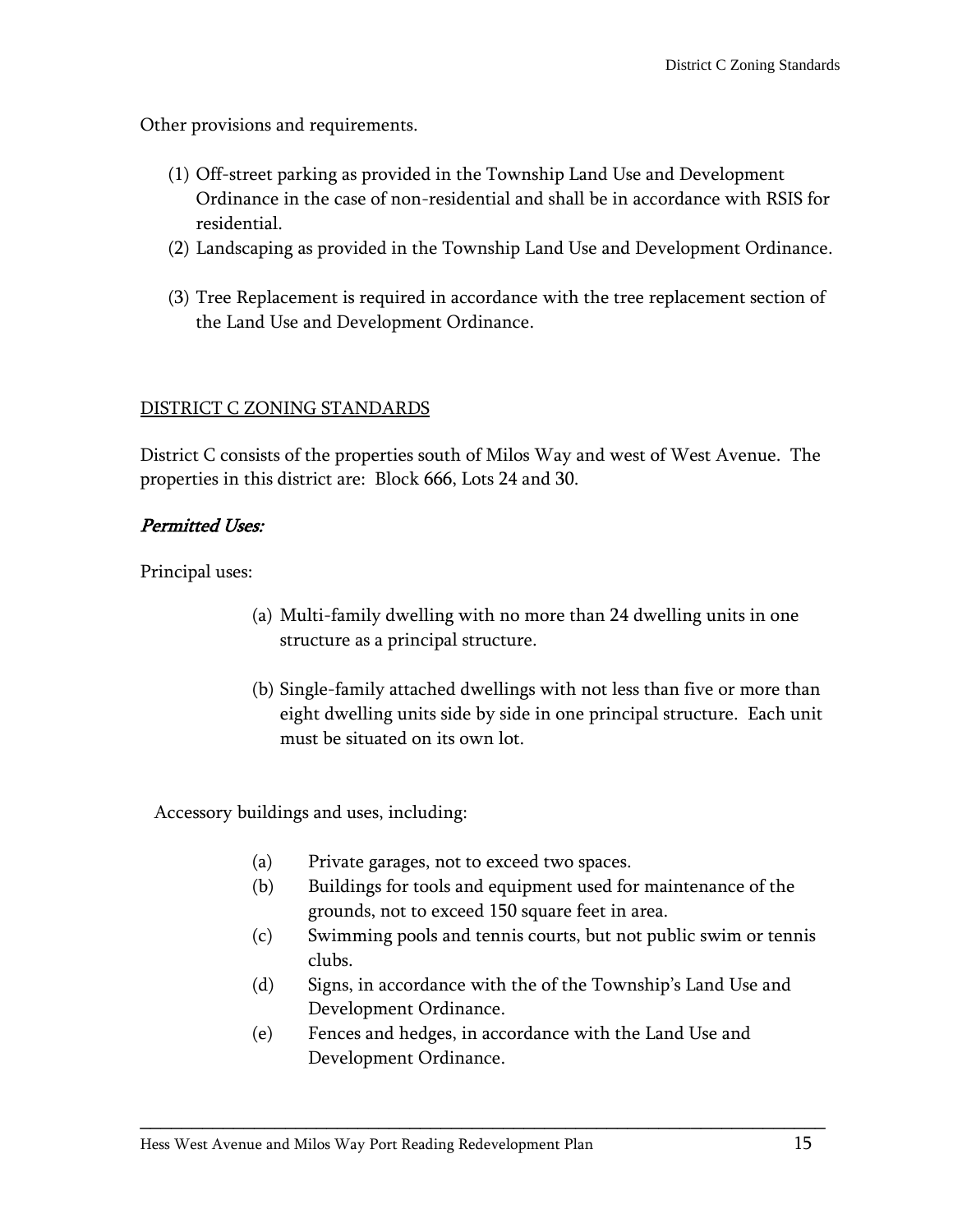(f) Other customary accessory uses and structures which are clearly incidental to the principal structure and use.

# Bulk Standards:

- (1) Principal Buildings: Multi-family dwellings
	- (a) Principal buildings:
		- [1] Minimum lot size: 2,500 square feet per unit.
		- [2] Minimum lot width: 200feet.
		- [3] Minimum lot depth: 200 feet.
		- [4] Minimum front setback (measured from the future street right-of- way):
			- [a] Collector or arterial street: 40 feet.
			- [b] Local street: 15 feet.
		- [5] Minimum each side setback: 15 feet.
		- [6] Minimum both side setbacks: 50 feet.
		- [7] Minimum rear setback: 25 feet.
		- [8] Minimum gross floor area: 650 square feet.
		- [9] Maximum lot coverage: 30%.
		- [10] Maximum building height: 2 ½ stories or 35 feet, whichever is less.
		- [11] Maximum floor area ratio: 0.60:1.
	- (b) Accessory buildings and uses.
		- [1] Accessory buildings not attached to the principal building shall not exceed 15 feet in height and shall conform to at least the front setback requirement of the principal building. The minimum side and rear yard setbacks shall be 10 feet.
		- [2] Those swimming pools less than four feet high shall be enclosed by a permanent fence not less than four feet high with a locked gate. Building permits shall be required for all swimming pools, above or below ground, with a water surface area of 250 square feet or over.
		- [3] Accessory buildings attached to a principal building shall comply with the setbacks of the principal building.
		- [4] No truck or commercial vehicle licensed to transport more than ¾ ton rated manufacturer's capacity shall be stored or parked on any lot or portion of a lot.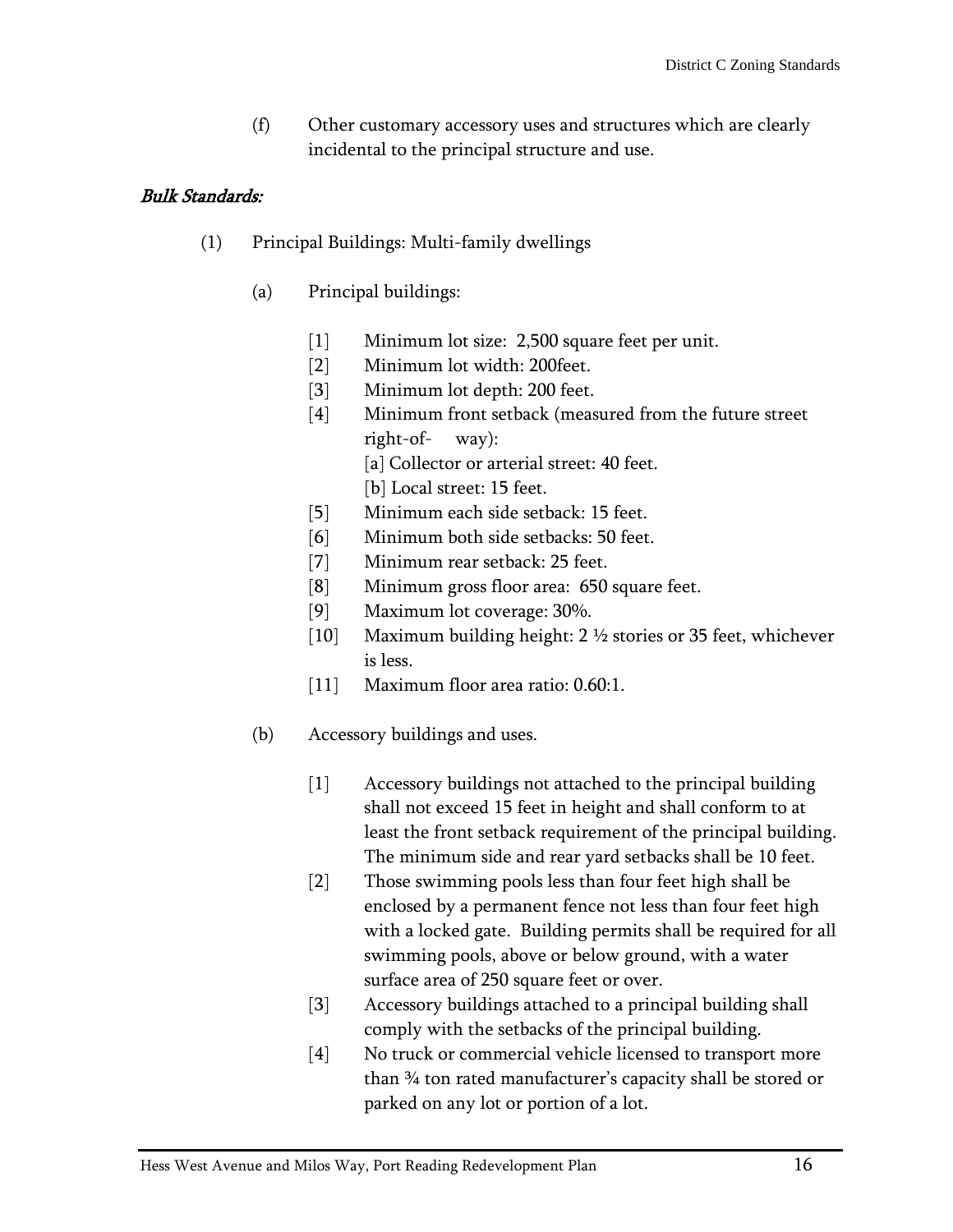- (2) Principal Buildings: Single-family Attached Dwellings
	- [1] Minimum lot size 4,000 square feet for each individual lot
	- [2] Minimum lot width 20 feet
	- [3] Minimum lot depth 100 feet
	- [4] Minimum front setback (measured from future street right of way): a. Collector or Arterial Street – 40 feet b. Local Street – 15 feet
	- [5] Minimum each side setback 10 feet, zero feet with common wall
	- [6] Minimum both side setbacks 20 feet
	- [7] Minimum rear setback 25 feet
	- [8] Minimum gross floor area 900 square feet
	- [9] Maximum lot coverage 20%
	- [10] Maximum building height 2½ stories or 35', whichever is less
	- [11] Maximum floor area ratio  $-0.60:1$
	- [12] Each unit must maintain a different front facade

# Additional Standards

- Provide fencing and screening along adjacent residential uses
- Off-street parking is required in accordance with Residential Site Improvement Standards.
- Landscaping is required subject in accordance with the Township's Land Use and Development Ordinance.
- All multi-family projects shall incorporate "CPTED" Crime Prevention Through Environmental Design techniques as established by Township Ordinance 17-12.

# <span id="page-19-0"></span>DISTRICT D ZONING STANDARDS

District D consists of the properties south of Milos Way and east of West Avenue. This district abuts the existing railroad right of way. There is only one property is this district: Block 664.01, Lot 1.01.

# Permitted Uses:

A building may be erected, altered or used and a lot or premises may be occupied and used for any of the following purposes.

\_\_\_\_\_\_\_\_\_\_\_\_\_\_\_\_\_\_\_\_\_\_\_\_\_\_\_\_\_\_\_\_\_\_\_\_\_\_\_\_\_\_\_\_\_\_\_\_\_\_\_\_\_\_\_\_\_\_\_\_\_\_\_\_\_\_

• Retail sales (not including gas stations)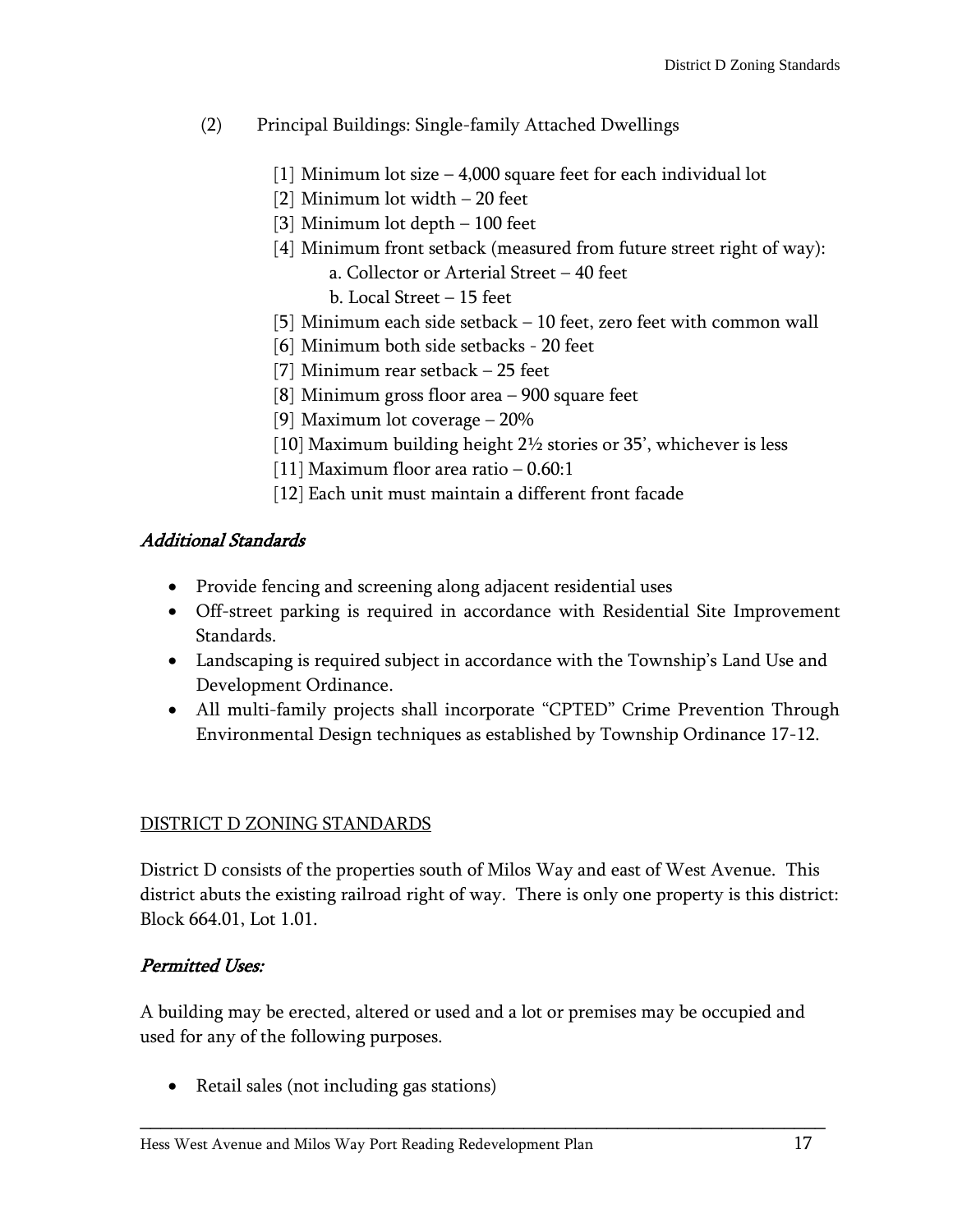- Florist
- Bakery shop
- Personal services
- Banks and fiduciary institutions
- Restaurant (non-drive thru)
- Drug Store/Pharmacy
- Delicatessens
- Pizzeria Restaurant
- Ice Cream shop
- Convenience store
- Manufacturing and assembly of light machinery, such as the following: carburetors and small machine parts; cash registers; sewing machines; and typewriters, calculators and other office machines
- Fabrication and assembly of metal products, such as the following: baby carriages, bicycles and other light vehicles; metal foil, aluminum, gold and the like; metal furniture; musical instruments; sheet metal products; and toys
- Fabrication of paper products, such as the following: bags; books, bookbinding; boxes and packaging materials; office supplies; and toys
- Fabrication of wood products, such as the following: boats; boxes; cabinets and woodworking; furniture; and toys
- Fabrication of concrete and plastic products
- Food and associated industries comprising any of the following: bakeries; bottling of food and beverages; food and cereal mixing and milling; food processing; food sundry manufacturing and distribution
- Television and radio studios and antennas
- Other permissible industrial uses comprising any of the following: brush and broom manufacturing; electronic products; glass and glass products, including soluble glass and derivative products; jewelry manufacturing, including polishing; laundering and cleaning establishments; leather goods manufacturing, except curing, tanning and finishing of hides; and sporting goods manufacturing
- Warehouses, wholesale sales, storage and distribution
- Newspaper and publishing plants.
- General office buildings
- Offices of an administrative nature when connected to the principal use
- Retail warehouse outlets.
- Research and development facilities, including laboratories.
- In addition to the above, any industry not inconsistent with the above that is totally similar in purpose, function, character and effort.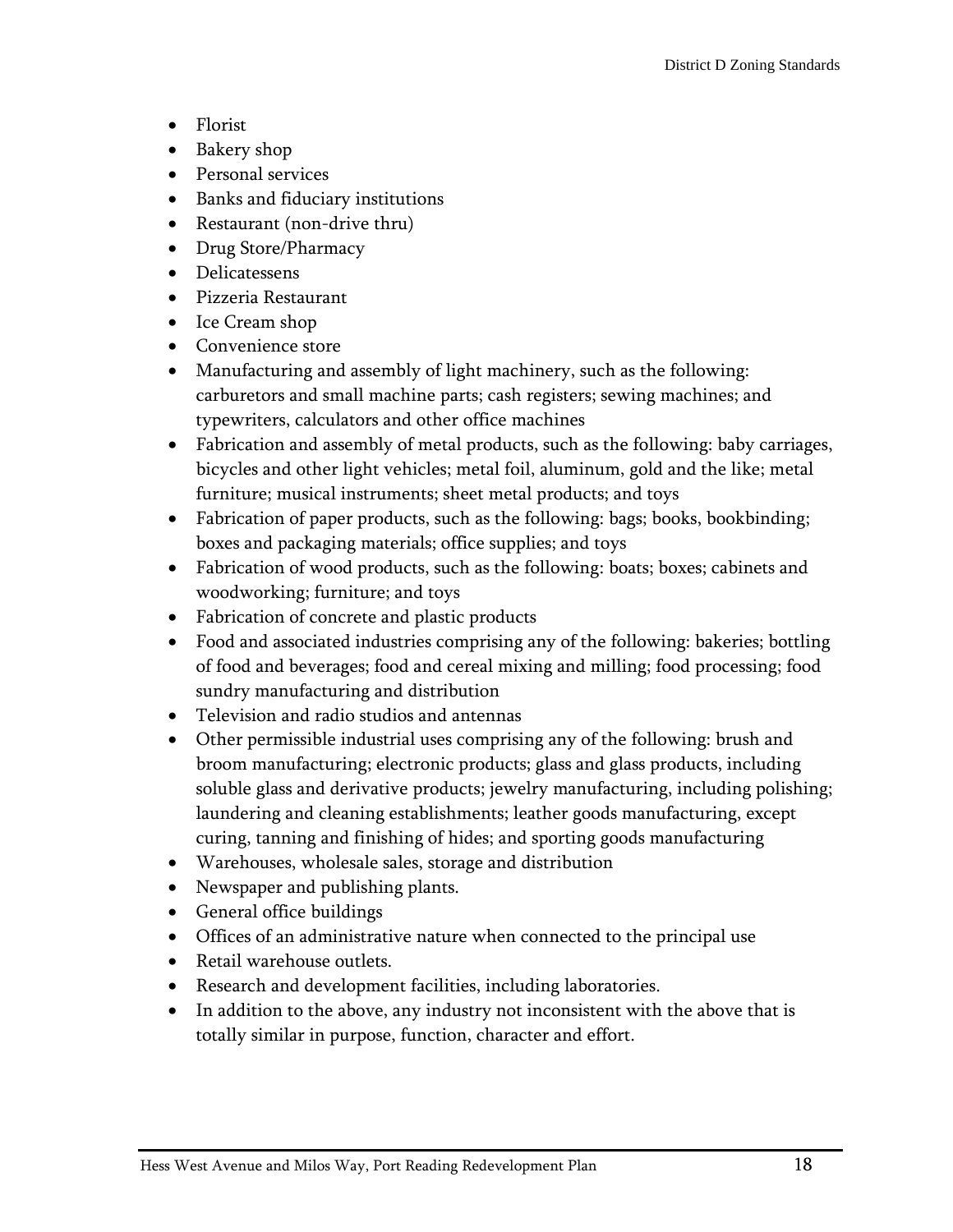#### Bulk Standards:

#### (1) Commercial Uses:

- a. Principal Buildings: Commercial Uses
	- [1] Minimum lot size: 1 acre
	- [2] Minimum lot width: 50 feet
	- [3] Minimum lot depth: 100 feet
	- [4] Minimum front yard setback: 10 feet
	- [5] Minimum each side-yard setback: 5 feet
	- [6] Minimum both side-yard setbacks: 10 feet
	- [7] Minimum rear-yard setback: 10 feet
	- [8] Maximum building height: 35 feet
	- [9] Maximum lot coverage: 30%
	- [10] Maximum floor area ratio: 0.90:1
- b. Accessory buildings. Accessory buildings shall conform to at least the same height and setback requirements as the principal building. Accessory buildings are not permitted in the required front yard.

#### (2) Industrial Uses:

- (1) Principal buildings.
	- (a) Minimum lot size: 1 acre.
	- (b) Minimum lot width: 150 feet.
	- (c) Minimum lot depth: 200 feet.

(d) Minimum front yard setback (measured from the future street right-ofway): 60 feet.

- (e) Minimum rear yard setback: 60 feet.
- (f) Minimum each side yard setback: 30 feet.
- (g) Side and rear yard setbacks may be reduced as follows:

[1] No side or rear yard shall be required where the boundary line is a railroad right-of-way line providing direct access to that property.

- (h) Maximum lot coverage: 40%.
- (i) Minimum gross floor area: 8,000 square feet.
- (j) Maximum building height: 50 feet.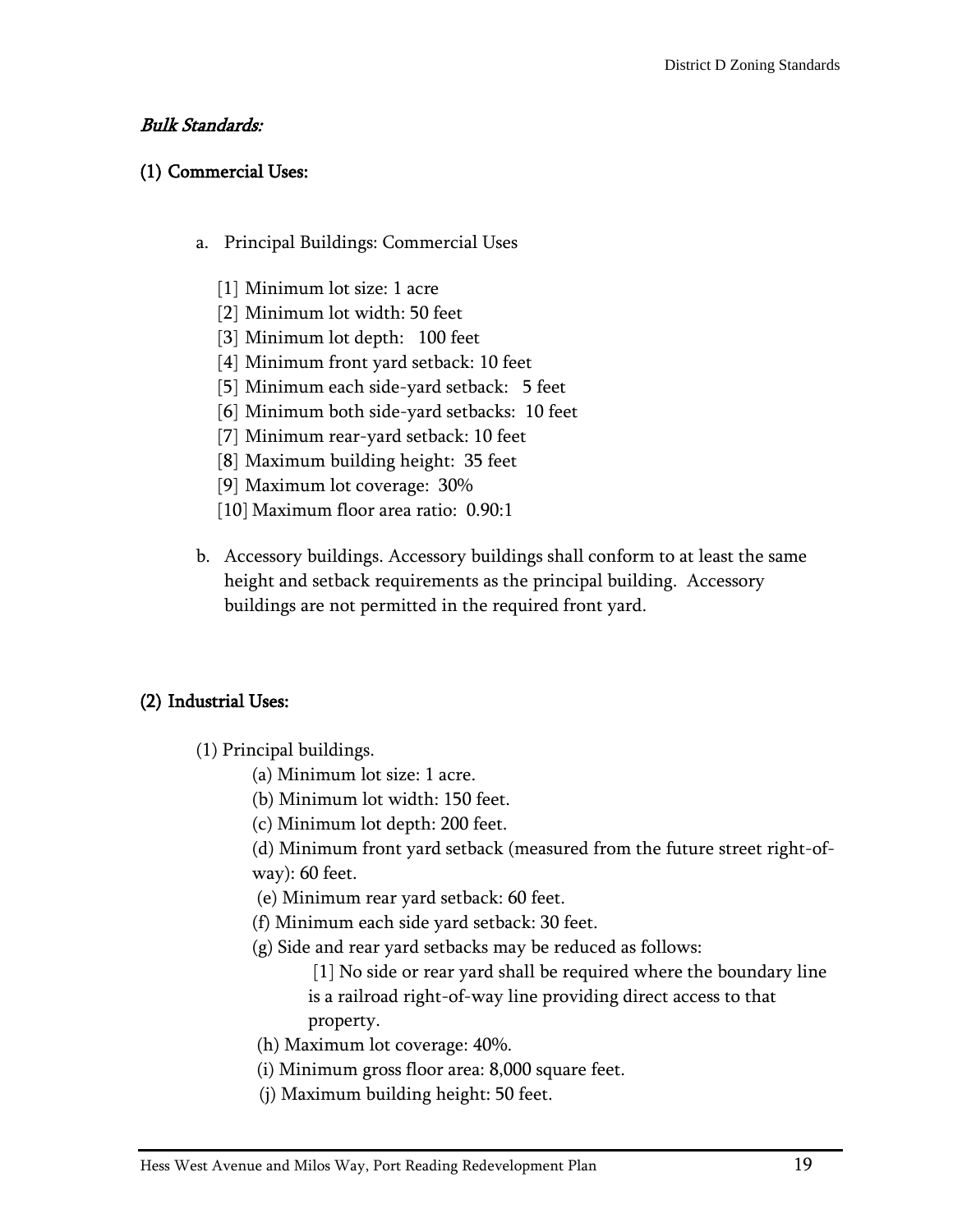(k) Maximum distance between buildings: More than one principal building on a lot shall provide a minimum open unoccupied area between buildings equal to the height of the adjoining building or buildings, but not less than 15 feet.

(l) Maximum floor area ratio: 1.50:1.

(2) Accessory buildings. Accessory buildings shall be set back one foot for each one foot of building height, but not less than 30 feet from a property line, except where the yard abuts a residential zone, where the accessory building shall meet all the setback requirements of a principal building. Accessory buildings are not permitted in the required front yard.

(3) All accessory structures shall not exceed the height requirements applicable to the principal structure.

# (3) Office Uses:

- a. Principal Buildings: Office Uses
	- [1] Minimum lot size: 1 acre
	- [2] Minimum lot width: 50 feet
	- [3] Minimum lot depth: 100 feet
	- [4] Minimum front yard setback: 10 feet
	- [5] Minimum each side-yard setback: 5 feet
	- [6] Minimum both side-yard setbacks: 10 feet
	- [7] Minimum rear-yard setback: 10 feet
	- [8] Maximum building height: 35 feet
	- [9] Maximum lot coverage: 30 percent
	- [10] Maximum floor area ratio: 0.90:1
- b. Accessory buildings. Accessory buildings shall conform to at least the same height and setback requirements as the principal building. Accessory buildings are not permitted in the required front yard.

# Additional Standards:

Parking, Lighting, Landscaping, Signage, Fencing and Loading Standards will be as set forth in the Land Use and Development Ordinance for such sites.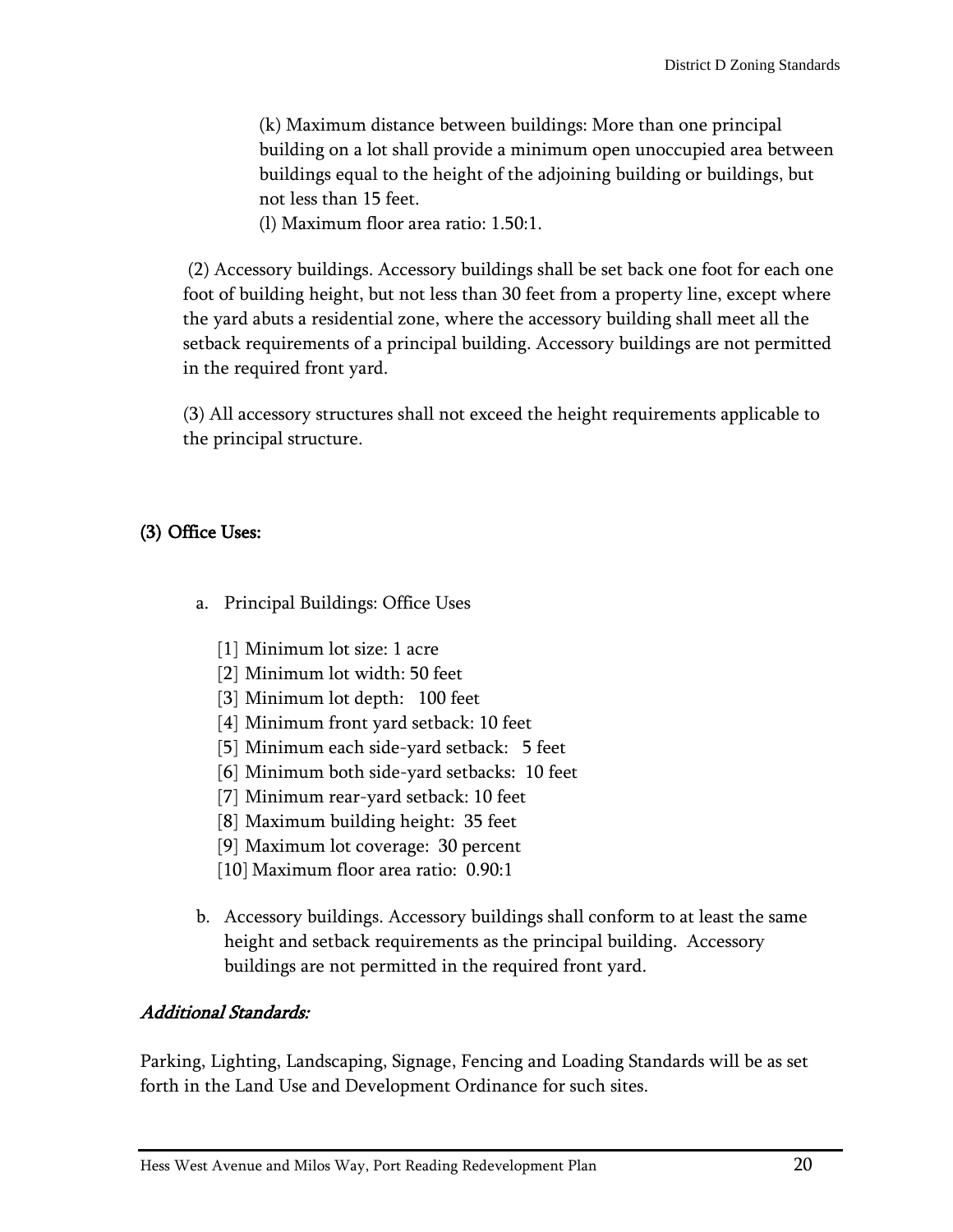# ADDITIONAL STANDARDS FOR ALL DISTRICTS:

# Green Buildings:

- All buildings are encouraged to be LEED-certified or equivalent buildings;
- Proposed energy saving techniques shall be considered as part of architectural plans and renderings;
- New development or rehabilitation of existing buildings should employ green building practices (refer to the Township's Green Building Checklist).

# Shared Parking:

Shared parking spaces shall be encouraged to promote efficiency. Where a shared parking analysis is submitted to the Planning Board, as part of the land use approval application, to demonstrate that multiple uses may share parking spaces which will effectively serve such uses, the total number of required space may accordingly be reduced from the total that would otherwise be required for each individual use. Parking & Loading Spaces:

The required size of parking spaces in the Redevelopment Area shall be as follows:

- At grade, perpendicular parking spaces: 9 feet wide x 18 feet long;
- Structured/garage parking: 8.5 feet wide x 18 feet long;
- Parallel parking spaces: 7 feet wide x 22 feet long;
- Compact parking spaces in structured/garage parking: 8 feet x 16 feet, provided that compact spaces shall not exceed 10% of the total number of spaces provided.

The minimum required number of loading spaces in the Redevelopment Area shall be as follows:

- 1 loading space required for each office building;
- 1 loading space required for each hotel building;
- 1 common loading space for each retail structure, the adequacy of which will reviewed by the Planning Board as part of the development application.

Circulation:

Bike lanes and walkways should be considered at appropriate locations.

\_\_\_\_\_\_\_\_\_\_\_\_\_\_\_\_\_\_\_\_\_\_\_\_\_\_\_\_\_\_\_\_\_\_\_\_\_\_\_\_\_\_\_\_\_\_\_\_\_\_\_\_\_\_\_\_\_\_\_\_\_\_\_\_\_\_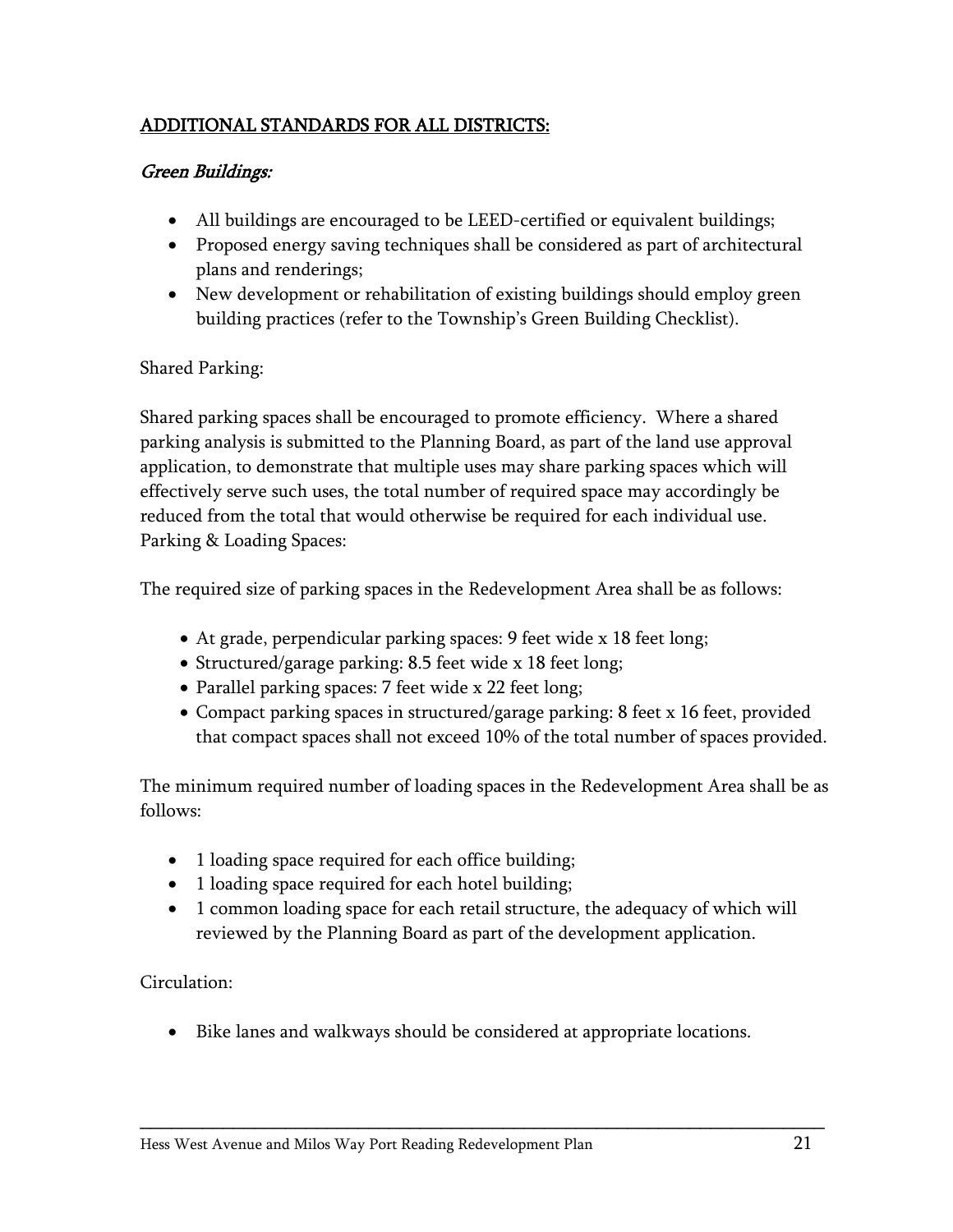Landscaping and Replacement of Trees:

- Minimum landscape coverage limits for Redevelopment Zone sites shall be: twenty percent (20%);
- Landscaped area required: In calculating the landscaped areas, the areas of plazas, open pedestrian shopping malls, sitting areas, green roofs, pools and fountains shall be included. For purposes of this subsection, the landscaping in areas of a paved parking lot shall not be included for purposes of determining the percentage of the site that shall be devoted to landscaped areas. There shall be no landscaping required within the paved parking areas of a parking lot containing one hundred fifty (150) spaces or less. In parking lots containing more than one hundred fifty (150) spaces, landscaping may be allowed within the paved parking areas of the parking lot;
- Any trees removed shall be in accordance with the tree replacement ordinance in the Land Use and Development Ordinance.

Multiple Buildings and Uses:

A lot in the Redevelopment Area may contain multiple principal buildings and uses, and multiple accessory buildings and uses.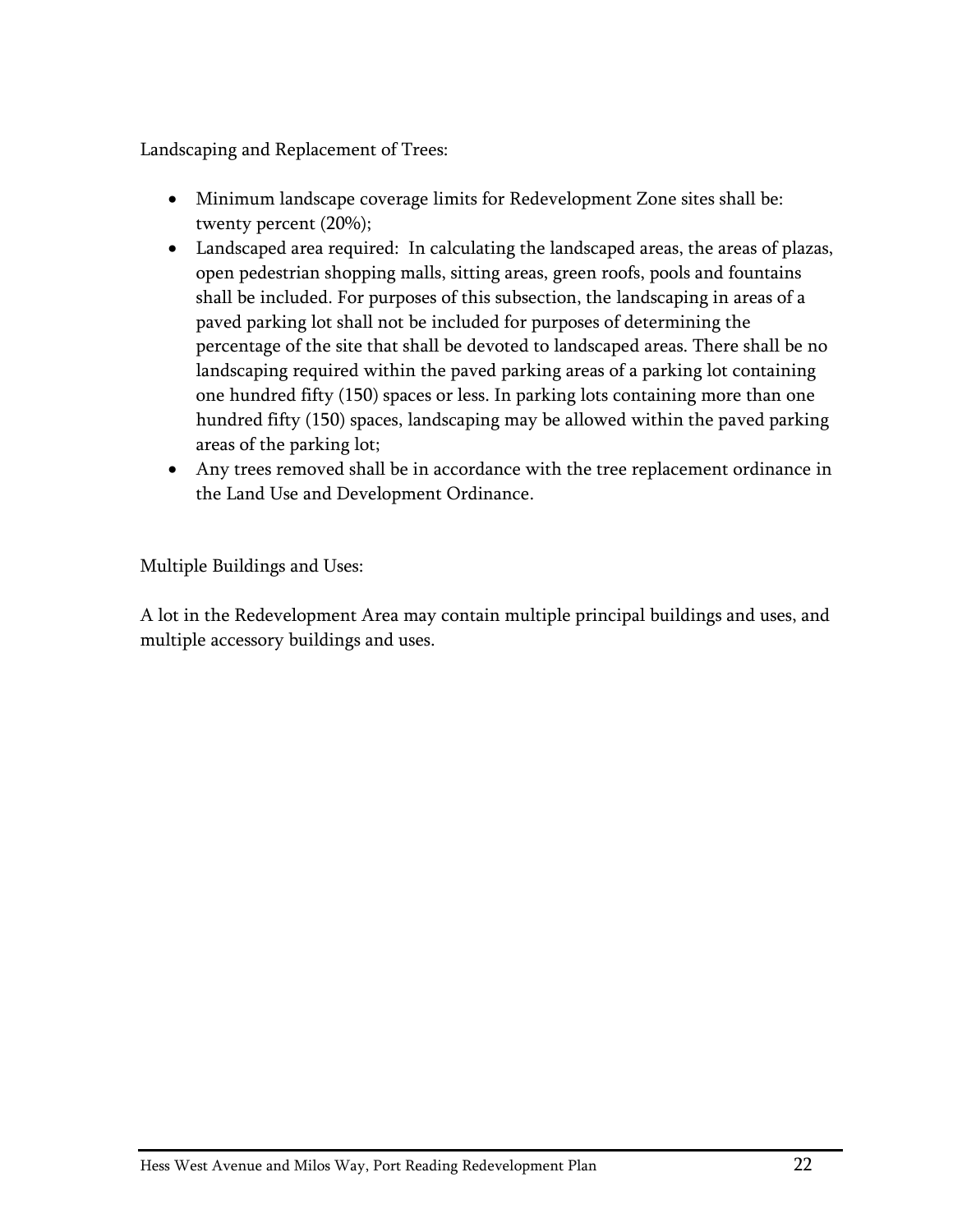# <span id="page-25-0"></span>III. RELATIONSHIP OF PLAN TO THE TOWNSHIP LAND USE AND DEVELOPMENT ORDINANCE (APPLICATION & PROCESS)

The Redevelopment Areas shall be redeveloped in accordance with the standards detailed in this Redevelopment Plan. This Plan supersedes the use and bulk provisions of the Township Land Use and Development Ordinance for the Redevelopment Area unless specifically referenced. Other Township regulations affecting developments that are in conflict are superseded by this Plan; however, existing engineering standards, performance standards and definitions shall apply.

In connection with site plan or subdivision applications, the Planning Board may grant deviations from the regulations contained within this Redevelopment Plan pursuant to the criteria of NJSA 40:55D-70c(1) and (2) for bulk variances where by reason of exceptional narrowness, shallowness or shape of a specific piece of property or by reason of exceptional topographic conditions, pre-existing structures or physical features uniquely affecting a specific piece of property, or by reason of an extraordinary and exceptional situation uniquely affecting a specific piece of property or the structures lawfully existing thereon, the strict application of any provision of, or regulation adopted pursuant to this Redevelopment Plan would result in peculiar and exceptional practical difficulties to, or exceptional or undue hardship upon, the developer or redeveloper of such property. The Planning Board may also grant a deviation from the regulations contained within this Redevelopment Plan related to a specific piece of property where the purposes of this Redevelopment Plan would be advanced by such deviation from the strict application of the requirements of this Plan and the benefits of granting the deviation would outweigh any detriments. No deviations may be granted under the terms of this section unless such deviations can be granted without resulting in substantial detriment to the public good and will not substantially impair the intent and purpose of the Redevelopment Plan.

The Planning Board may grant exceptions or waivers of design standards from the requirements for site plan or subdivision approval as may be reasonable and within the general purpose and intent of the provisions for site plan review and/or subdivision approval within the Plan, if the literal enforcement of one or more provisions of the Plan is impracticable or would exact undue hardship because of peculiar conditions pertaining to this site. No deviations may be granted which will result in permitting a use that is not a permitted use within this Redevelopment Plan. Any deviations from standards of this Plan that results in a "d" variance pursuant to N.J.S.A. 40:55D-70d shall be addressed as an amendment to the Plan rather than via variance relief through the Township's Zoning Board of Adjustment. An application requesting a deviation from the requirements of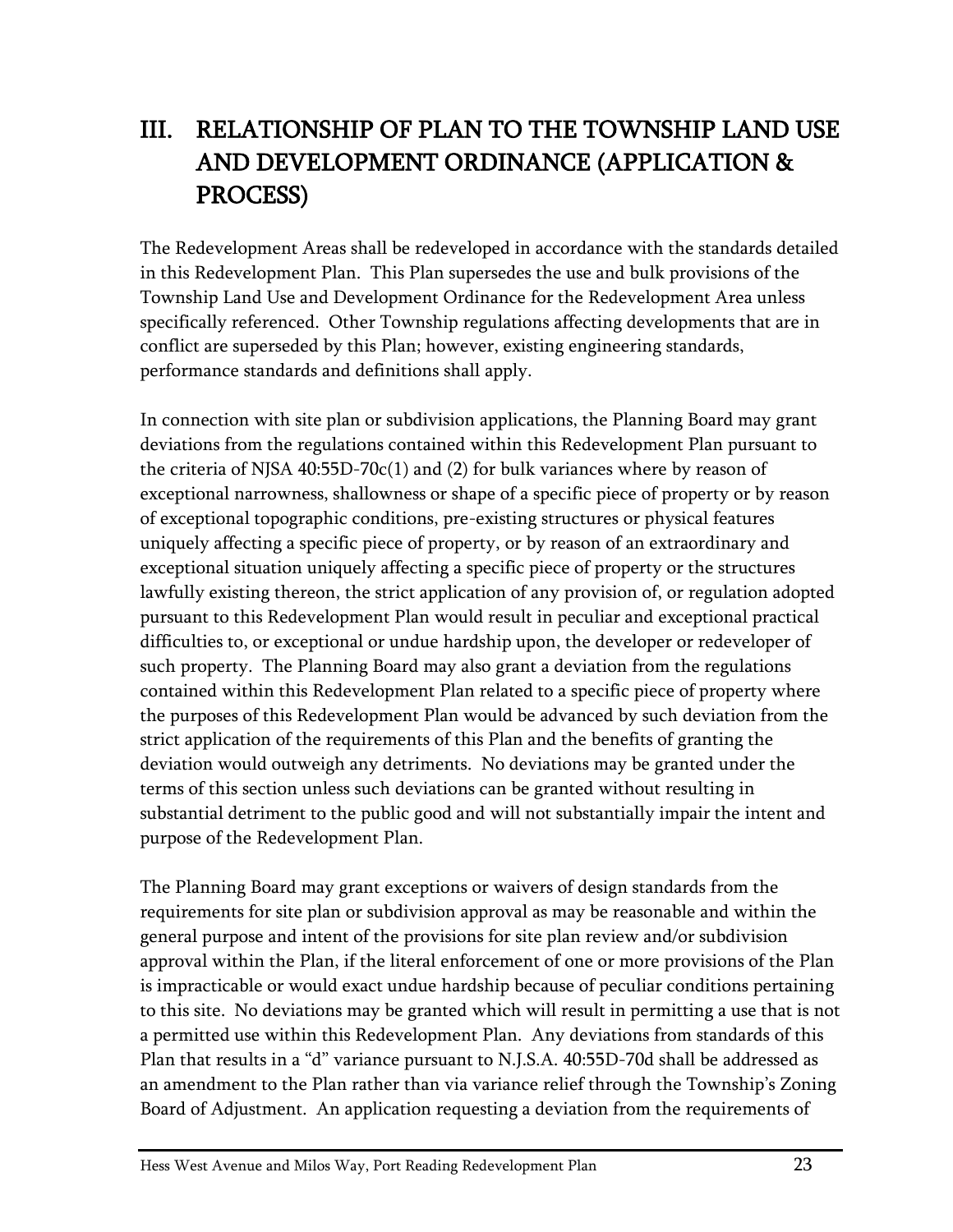this Redevelopment Plan shall provide public notice of such application in accordance with the public notice requirement set forth in N.J.S.A. 40:55D- 12. All development must be approved by the Planning Board and shall be submitted through the normal site plan and subdivision procedures as identified as N.J.S.A. 40:55D, et seq.

Final adoption of this Redevelopment Plan by the Township Council shall be considered an amendment to the Township of Woodbridge Land Use and Development Ordinance and Zoning Map. Unless otherwise defined in the Plan, terms used in this Plan shall have the same meaning as defined in the Township's Land Use and Development Ordinance.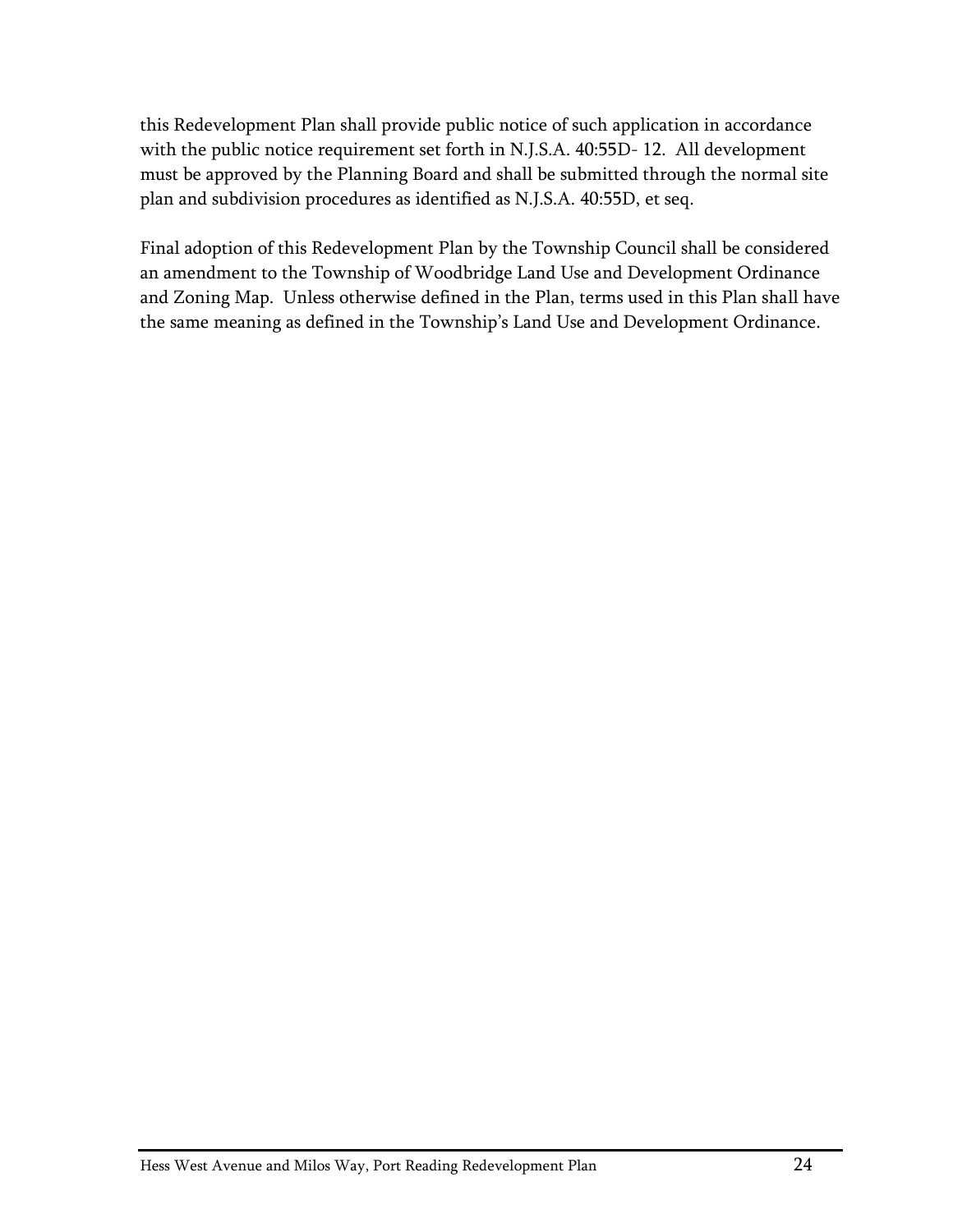# <span id="page-27-0"></span>IV. HESS REDEVELOPMENT PLAN RELATIONSHIP WITH OTHER PLANS

# RELATIONSHIP TO THE TOWNSHIP MASTER PLAN

The Township of Woodbridge's last comprehensive Master Plan was prepared in February 2009. The Master Plan recommended Hess West Avenue and Milos Way, Port Reading Redevelopment Area be devoted to residential and light manufacturing uses.

The Master Plan adopted the following goals that are relevant to this Plan:

- To ensure the integrity of existing residential areas preventing intrusion of nonresidential uses into residential neighborhoods;
- To permit residential uses at appropriate densities in locations accessible to major roadways, commercial services, public facilities and traditional downtown areas;
- To preserve the existing character consistent with current development patterns through zoning standards that correspond to existing development patterns;
- To expand retail and service activities in appropriate locations to meet the future shopping needs of Township residents;
- To minimize conflicts between residential and non-residential development through appropriate lighting, buffering/landscaping, loading, parking and storage standards;
- To continue attracting premier Retail, Industrial and Office end users to the Township;
- To expand and protect the Township's ratable base through the attraction and retention of nationally known and respected companies;
- To control industrial development:
	- o By limiting industrial development to land suitable for industrial use, including sites with flat topography, good drainage and access to arterial and primary roadways;
	- o By permitting a range of industrial lot sizes and uses within industrial districts;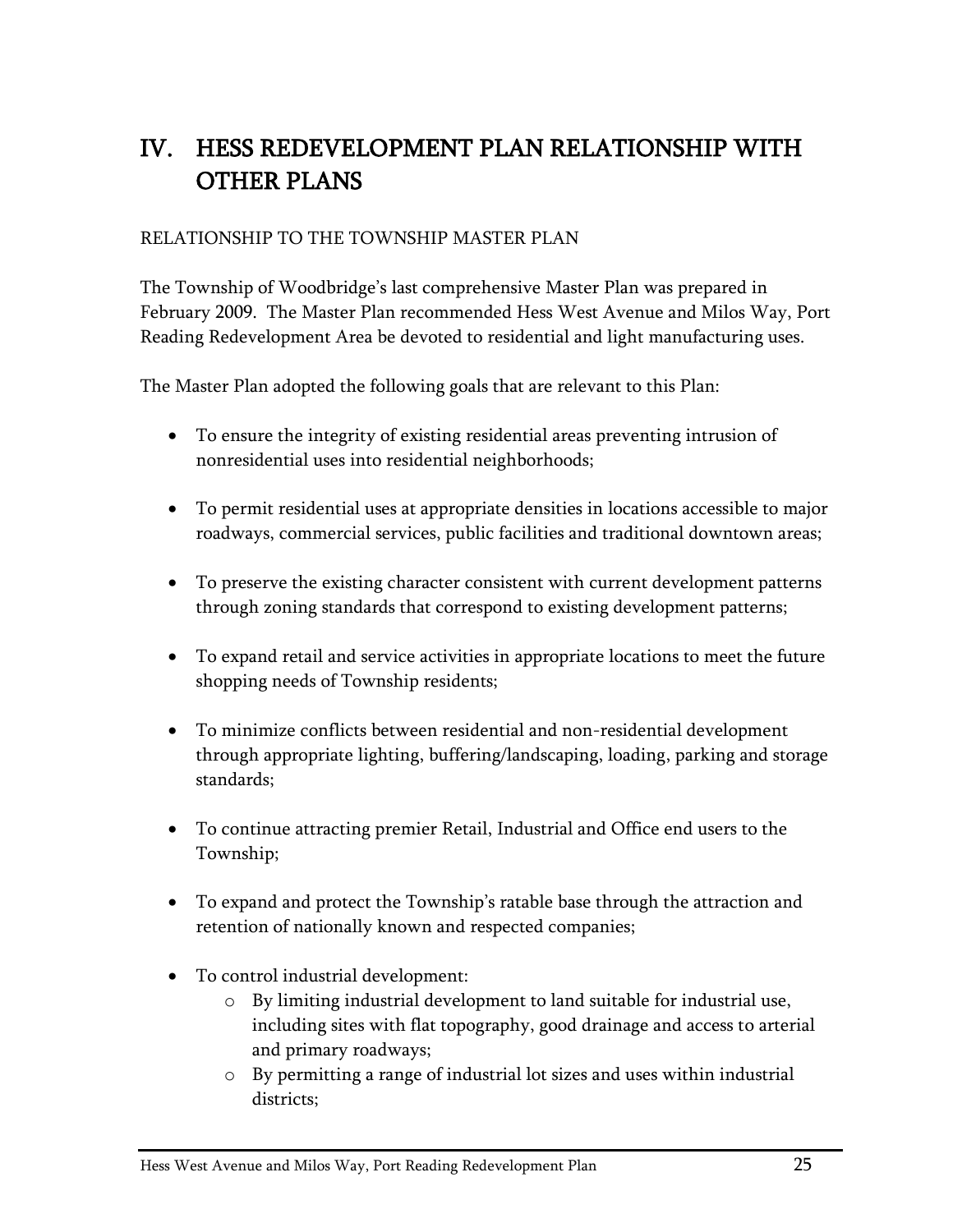- To encourage the provision of convenient well-located community facilities for all residents of the Township;
- To plan for community facilities that will accommodate anticipated future population trends;
- To provide a network of recreation areas, both public and private, and permanently preserved open space;
- To provide a full range of recreational facilities, both active and passive, to meet the needs of all age groups;
- To continue increasing active recreational opportunities available within the Township.

For all these aforementioned reasons, this redevelopment plan is consistent with the Township Master Plan.

# MASTER PLANS OF ADJACENT MUNICIPALITIES

The Hess West Avenue and Milos Way, Port Reading Redevelopment Area is located along West Avenue and Milos Way in the Port Reading section of the Township. It is not near any neighboring municipality. This plan is not expected to have any adverse impact on adjacent municipalities.

# MIDDLESEX COUNTY PLANS

# Middlesex County Growth Management Strategy

Between 1990 and 1995, Middlesex County prepared phased Growth Management Strategy to address infrastructure need, regional design and growth management strategies. The County was subdivided into four regions. Woodbridge Township is located in the northeast region, as were all neighboring municipalities.

Phase I of the plan found that large levels of public & private investment were necessary to maintain infrastructure with the highest cost items being maintenance and improvement to sewers, parks and roads.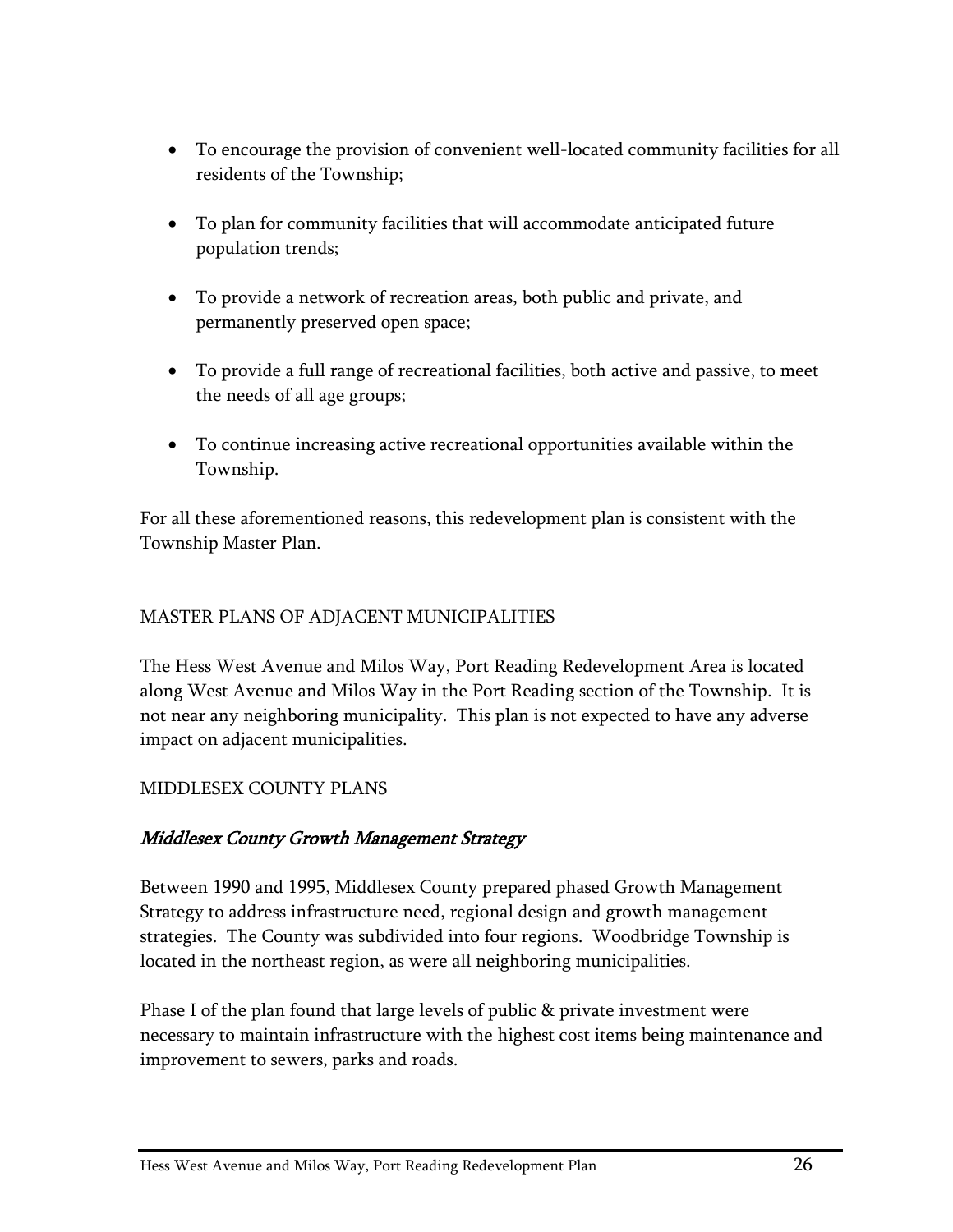Phase II of the plan focused on managing actual growth pertaining to five specific case studies. None of the case studies focused on areas of Woodbridge.

In Phase III of the study, three primary recommendations were made as part of the Metropark Case Study:

- Traffic congestion inhibits growth in the area. Access to Metropark is limited by the narrow rail underpasses and New Jersey Transit's parking expansion will place an even greater burden on local roads. Transportation management measures should be implemented intensively for this area;
- The NJ Transit parking deck project includes the construction of space for retail facilities to better serve commuter needs. Additional retail development to serve nearby office workers should be evaluated;
- Growth in this study area is limited by increasingly scarce buildable land and the need for increased sewage capacity in the Township. A stormwater management plan should be developed for the entire South Branch of the Rahway River drainage area in order to determine the most effective stormwater control measures.

This Redevelopment Plan is consistent with the recommendations discussed in the Middlesex County Growth Management Strategy and will serve to offer some of "the retail development" contemplated for neighboring office workers.

# Consistency with Middlesex County Master Plan

The Hess West Avenue and Milos Way, Port Reading Redevelopment Plan is generally consistent with the elements of the Middlesex County Master Plan, a document that addresses sprawl and sustainability in the region. The Hess West Avenue and Milos Way, Port Reading Redevelopment Plan relates directly to the goals, values and objectives of the Middlesex County Master Plan which aims to:

- Make fuller use of existing transportation lines and facilities. The County Plan anticipated that public transportation would achieve greater significance as a necessary alternative to the private automobile, with its attendant problems of pollution, energy availability, and congestion;
- Find a more feasible alternative to the present situation of "strip" commercial development found on major roads, and single-family homes on unnecessarily large lots;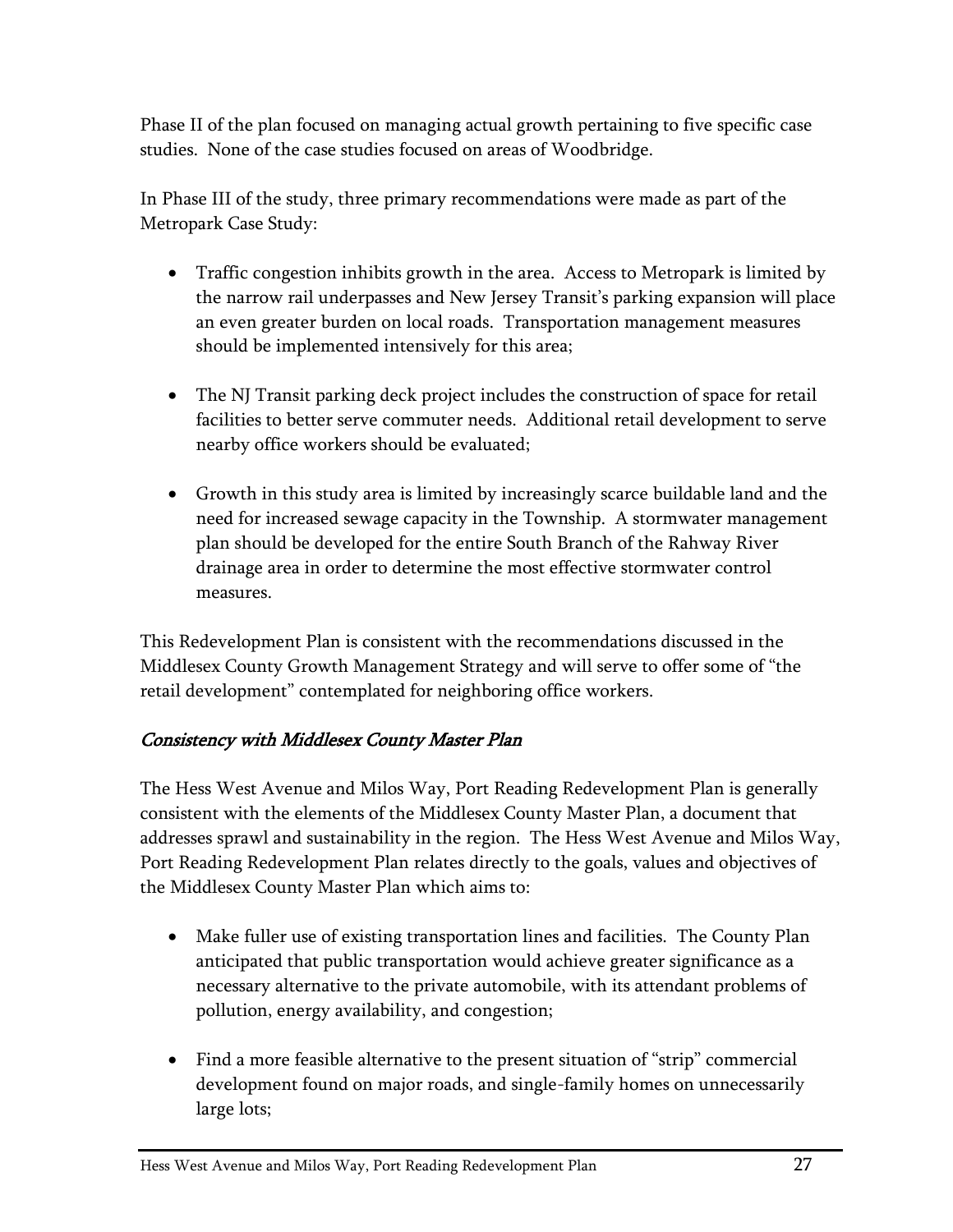"Cluster" future growth around definable town centers and transportation facilities to include commercial and office employment as well as residential, with land use intensity decreasing as distance from the town center increases.

# New Jersey State Development & Redevelopment Plan

The Hess West Avenue and Milos Way, Port Reading Redevelopment Plan is consistent and would effectuate the plans and policies of the New Jersey State Development and Redevelopment Plan (SDRP), adopted in 2001. The SDRP is a unique document that guides State-level development and redevelopment policy as well as local and regional planning efforts. This Plan is consistent with the following statewide goals in the SDRP.

- Revitalize the State's cities and towns;
- Promote beneficial economic growth, development and renewal for all residents of New Jersey;
- Protect the environment, prevent and clean up pollution;
- Provide adequate public facilities and services at a reasonable cost;
- Preserve and enhance areas with historic, cultural, scenic, open space, and recreational value;
- Ensure sound and integrated planning and implementation statewide.

The SDRP also includes a State Plan Policy Map, which divides the state into regions, known as Planning Areas, and includes specific goals for each area.

The Policy Map also identifies "Centers", locations into which development is to be directed, "Environs," areas to be protected from future growth. The Township of Woodbridge falls in the 'Metropolitan Planning Area' (PA1). The State Plan recognizes that all communities in this planning area are essentially fully developed; hence much of the change in land uses will occur as redevelopment.

The State Plan's planning objectives for the 'Metropolitan Planning Area' includes:

- Providing for much of the state's future redevelopment;
- Revitalizing cities and towns;
- Redesigning areas of sprawl;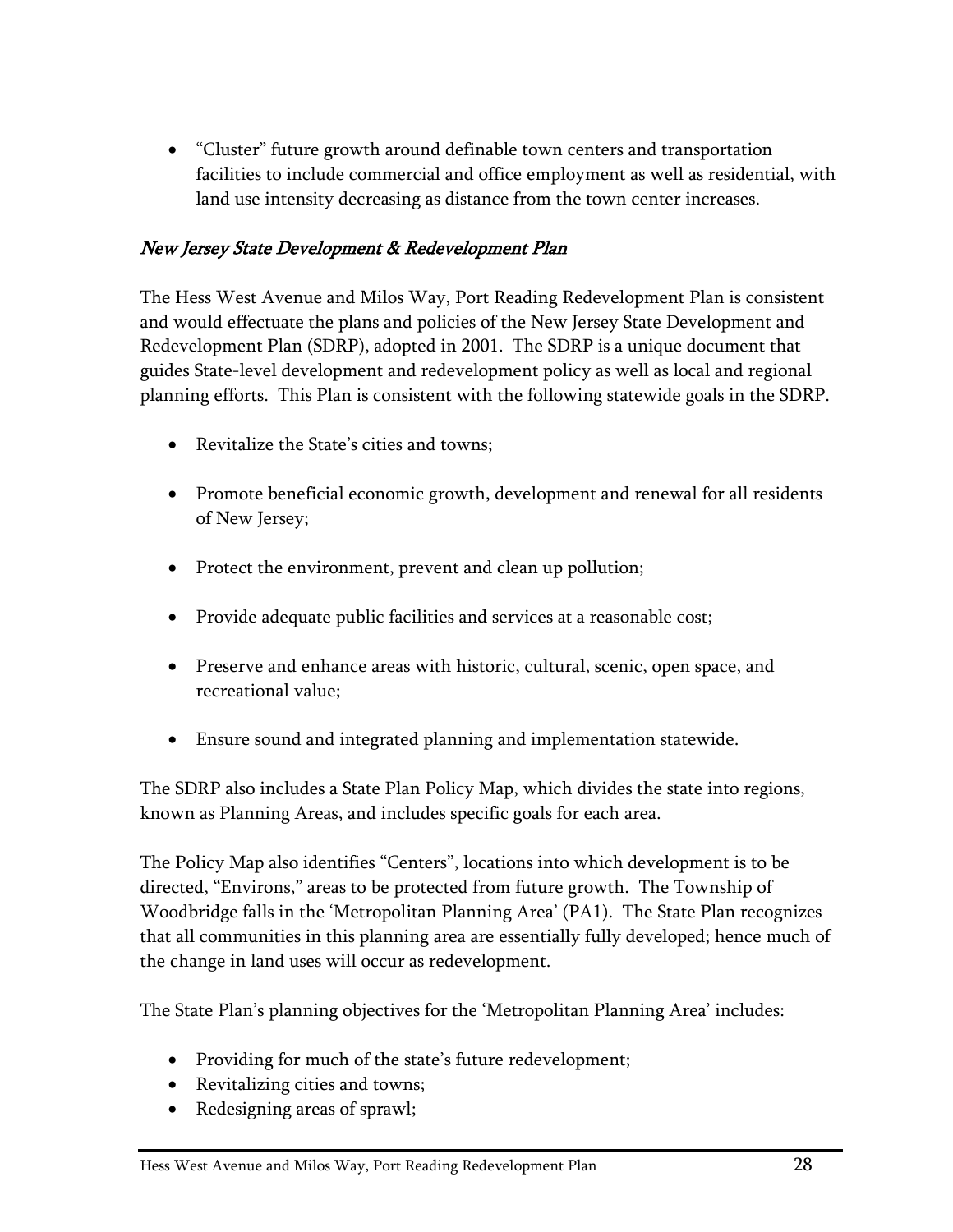• Protecting the character of existing stable communities.

As of the writing of this Plan, a new State Plan is being developed, called "The State Strategic Plan: New Jersey's State Development and Redevelopment Plan."

This Plan will serve to meet each of these goals for the designated area.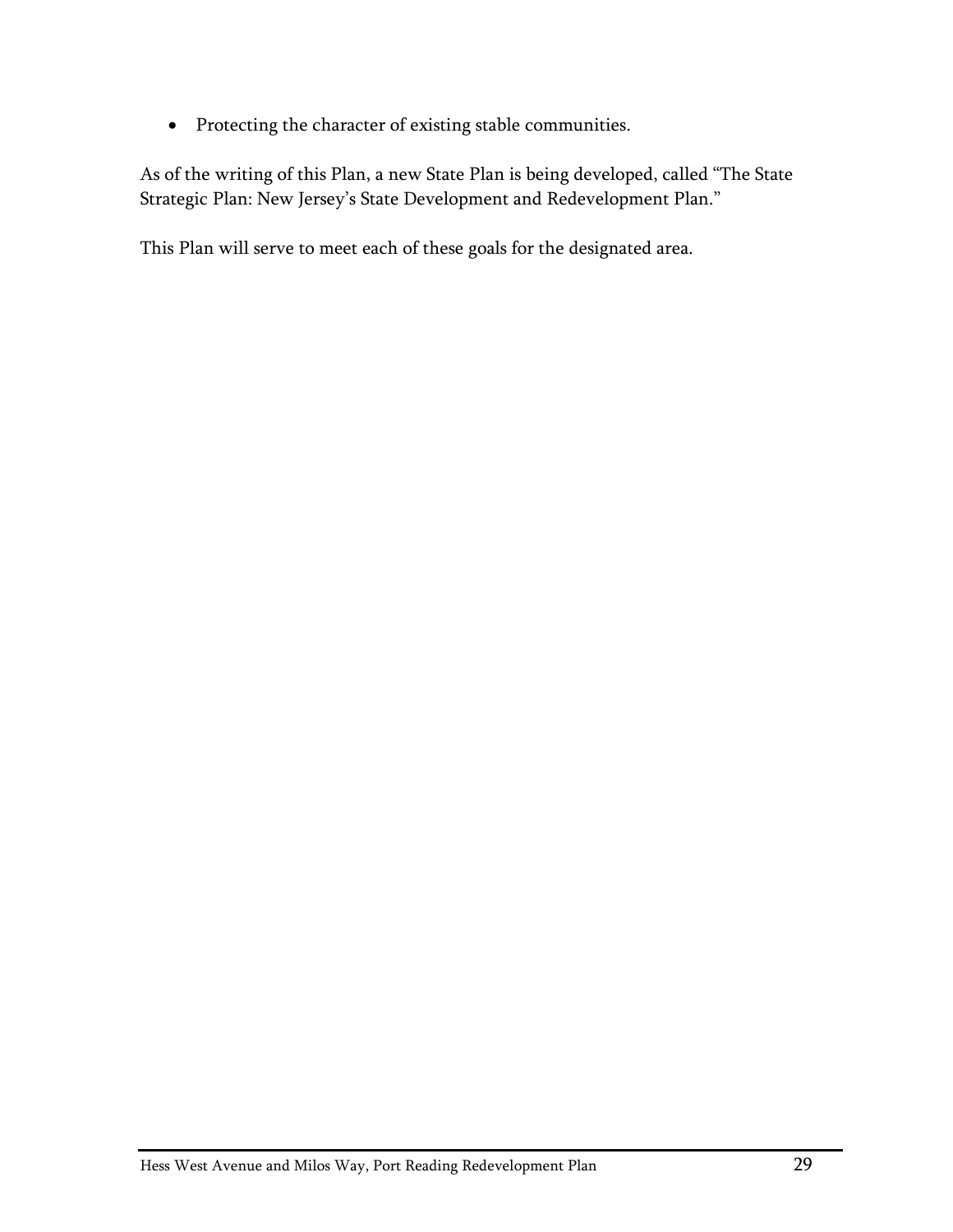# <span id="page-32-0"></span>V. IMPLEMENTATION OF THE REDEVELOPMENT PLAN

# REDEVELOPMENT ENTITY

The Woodbridge Township Redevelopment Agency will serve as the Redevelopment Entity.

#### Phasing:

- Projects may be developed in phases;
- The phasing may include phased start and completion dates among the various land use components, as well as internal phasing schedules within sections, subject to specific provisions in the redevelopment agreement.

#### Relocation:

There is not relocation that will be required to implement this Plan.

#### SELECTION OF DESIGNATED DEVELOPERS

Potential redevelopers will be required to submit to the Redevelopment Entity for review and approval prior to the designation of a redeveloper(s) at a minimum:

- Financial responsibility and capability;
- Estimated development cost;
- Estimated time schedule:
- Conceptual site plans including elevations;
- Fiscal impact analysis.

#### APPOINTMENT OF A DESIGNATED REDEVELOPER

The Redevelopment Entity may select one or more redevelopers to participate in the implementation of the Redevelopment Plan.

As part of the process to be designated a redeveloper, the Redevelopment Entity will negotiate a formal Redevelopment Agreement.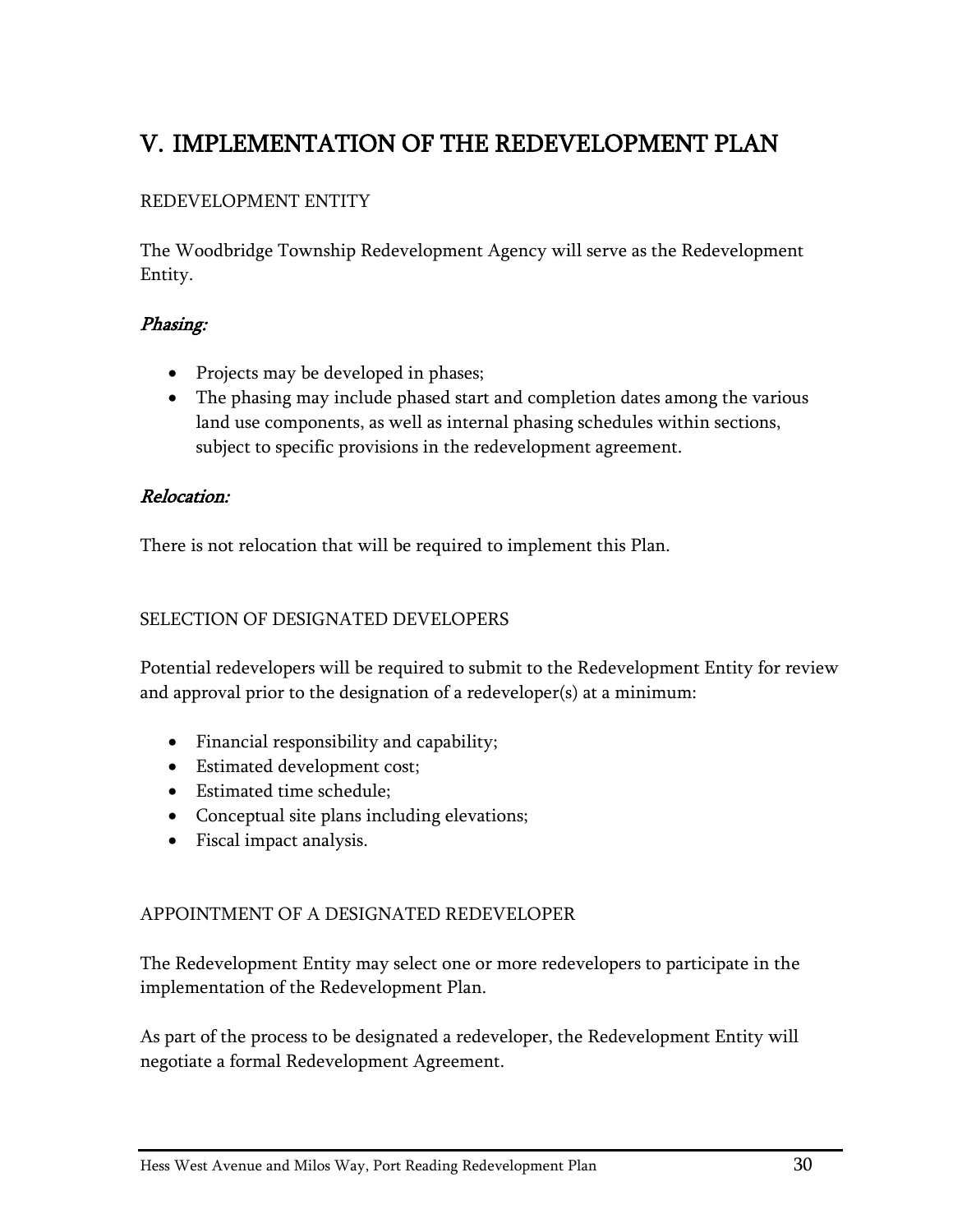Designation of a Redeveloper(s) by the Redevelopment Entity shall be subject to the execution of an appropriate Redevelopment Agreement.

A person or entity that owns or controls the parcels within the Redevelopment Area shall be given priority in the designation of Redeveloper, provided such person or entity has appropriate development experience and financial resources, as this would minimize acquisition costs and delay.

# CONDITIONS IN REDEVELOPMENT AGREEMENT(S)

Each Redevelopment Agreement will be contingent upon the following conditions, restrictions, and/or requirements.

- 1. Each Redevelopment Agreement will incorporate the pertinent aspects of the selected redeveloper's proposal and will address financial considerations, planning, phasing, development and such other issues as deemed appropriate and/or as required according to state law in order to implement the Redevelopment Plan.
- 2. A designated redeveloper will be obligated to complete on-site improvements as approved, together with any specified off-site improvements, as may be required in accordance with the Redevelopment Plan and the Redevelopment Agreement.
- 3. Any necessary deed of conveyance shall include a restriction that the designated redeveloper and his successors or assigns shall devote land to the uses specified in the Redevelopment Plan and shall not devote such land to any other uses.
- 4. No designated redeveloper will be permitted to dispose of property until the issuance of the Certificate of Completion, unless the prior written consent of the Redevelopment Agency has been obtained other than as may be provided in the Redevelopment Agreement.
- 5. No covenant, agreement, lease, conveyance, or other instrument shall be effective or executed by the Township of Woodbridge and the Redevelopment Entity or by the purchasers or lessees from them, or by any successors in interest of such purchasers or lessees, by which land in the Redevelopment Area is restricted as to sale, lease, or occupancy upon the basis of race, color, creed, religion, ancestry, national origin, sex, or marital status.